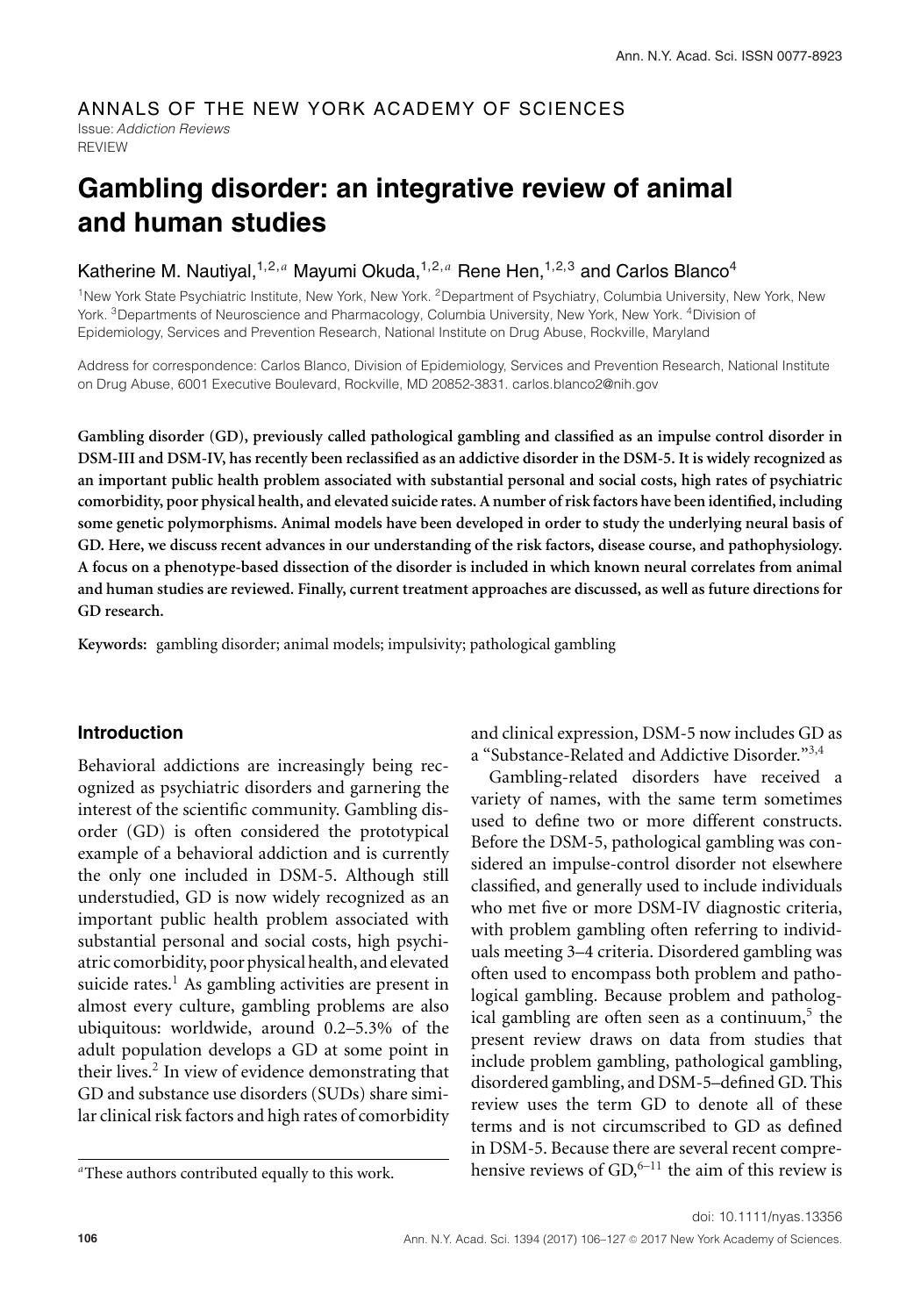to integrate key relevant findings from human and animal studies focused on the identification of the biological basis of phenotypes that are central to GD. Specifically, we synthesize selected neuroimaging and treatment studies that include individuals with GD and also individuals participating in gambling tasks and attempt to integrate this information with studies from animal models that offer insights into the pathophysiology of GD. Our focus on key phenotypes found in patients with GD is to aid in bridging the translation gap in GD research. We highlight studies that use parallel tasks to study these phenotypes in animals and humans, as we believe these hold potential for elucidating the mechanisms by which treatments may lead to improved clinical outcomes. Last, we discuss directions for future research that may help advance the field of GD.

# **Risk factors**

Prevalence rates across the world report past 12-month rates of GD ranging from 0.2% (Norway) to 5.3% (Hong Kong).<sup>2,12,13</sup> In the United States, the largest national epidemiological survey reported a 0.4% lifetime prevalence of  $GD<sup>14</sup>$ . The lifetime prevalences for men and women were 0.64% and 0.23%, respectively.

A large number of studies have documented a broad range of risk factors for GD, including sociodemographic characteristics, such as male gender, younger age, neighborhood disadvantage, and low socioeconomic status.<sup>15–17</sup> Early exposure and initiation of gambling activities;<sup>18</sup> gambling availability;<sup>19</sup> psychiatric comorbidity, including  $\text{SUBs;}^{20,21}$  adverse childhood events;<sup>22</sup> and a family history of GD or SUD<sup>23</sup> have also been identified as risk factors for the development of GD. There has been less work directed at examining how these different risk factors relate to each other or the role of those relationships in the etiology of GD. One of the earliest approaches to integration, the pathways model, $24,25$  proposed the existence of three progressively more severe subgroups of individuals with GD: behaviorally conditioned, emotionally vulnerable, and antisocial impulsivist. Behaviorally conditioned disordered gamblers are distinguished by the absence of specific premorbid features of psychopathology and gamble primarily as a result of the effects of conditioning, distorted cognitions surrounding the probability of winning, and poor

decision making rather than because of impaired control. Emotionally vulnerable disordered gamblers have the characteristics of the behaviorally conditioned subtype, but also have mood disorders that precede GD, a history of poor coping and problem-solving skills, problematic family background experiences, andmajor traumatic life events; they gamble primarily to modulate affective states or meet specific psychological needs. Antisocial impulsivists possess psychosocial and biologically based vulnerabilities similar to those in emotionally vulnerable subtype but are primarily distinguished by features of impulsivity, antisocial personality traits and behaviors, and attention deficits, manifesting in severe multiple maladaptive behaviors, including comorbid addictions. More recently, taking a developmental perspective and on the basis studies suggesting that the etiology of most psychiatric disorders is largely multifactorial, $^{26}$  one study used the largest epidemiologic survey in the United States to describe a conceptual model for GD.<sup>27</sup> The study found that a broad range of childhood, adolescence, and adulthood variables increased the likelihood of lifetime GD when examined individually. However, only social deviance in early adolescence, the number of comorbid personality disorders, past history of GD, and past-year nicotine dependence predicted GD after adjusting for the effect of covariates. Interestingly, the study did not find significant gender interactions in the model.

Certain cultural groups appear more vulnerable to early gambling initiation and the development of GD.<sup>28</sup> In the United States, Native Americans, Asians, and blacks show a greater prevalence of GD compared with whites.<sup>29</sup> These findings are similar to those found in aboriginal groups in other countries, including Canada, Greenland, and Australia.<sup>19</sup> Risk factors for GD, such as socioeconomic disadvantage and a higher prevalence of psychiatric disorders, including SUDs, are more prominent in certain ethnic and racial groups. Beliefs, values, gambling availability, and cultural acceptability toward gambling also vary in different parts of the world.<sup>28</sup> For some ethnic and racial groups, difficulties during immigration include unemployment, language barriers, and social exclusion, which may lead to increased gambling participation. Finally, the high levels of stigma toward seeking help may play a role in the perpetuation of GD in some cultures.<sup>30</sup>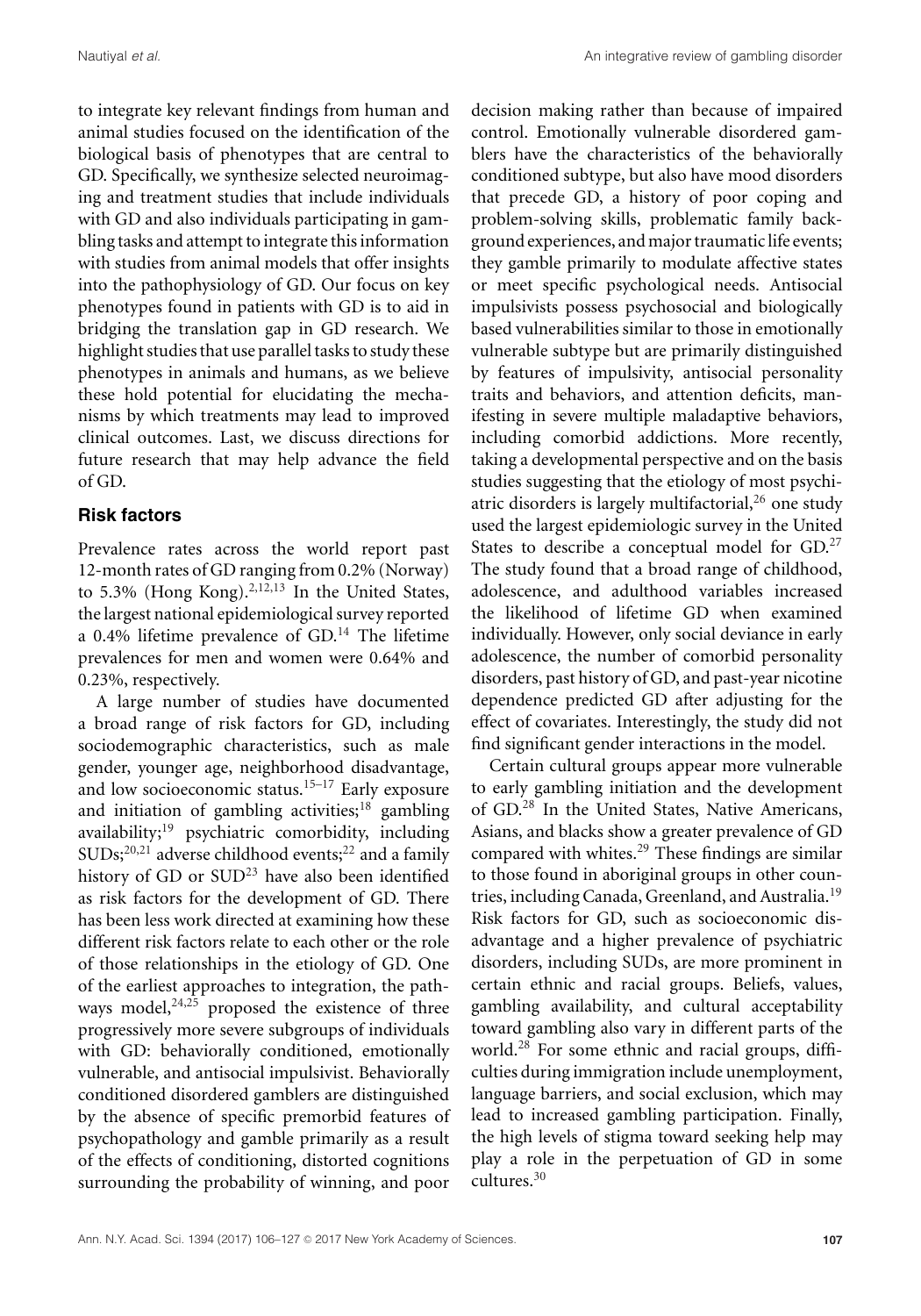# **Course and prognosis**

The course of GD is variable, with some individuals having an episodic condition and others having a more chronic course. $31$  It has been suggested that the gender gap for the prevalence of GD is closing and that, although GD in women may start later in life, the time elapsed between the age of regular involvement in the primary gambling activity and the age at onset of the disorder (latency of GD onset) may be a shorter, a course described as the *telescoping phenomenon*. 32,33 Although the lifetime prevalence for GD is higher in men than in women, when the prevalence of GD is examined within the sample of individuals who gamble (five or more times in at least 1 year of their life), 1.92% of men and 1.05% of women meet criteria for pathological gambling and 20.43% of men and 15.09% of women meet criteria for problem gambling.<sup>32</sup> Thus, it is possible that other factors, including increased exposure to gambling, social norms opposing gambling in women, or treatment-related issues, may partially account for some of the prevalence differences. Gender differences have been observed in gambling. While men with GD are more likely to engage in strategic or "face-to- face" forms of gambling (e.g., poker), commit illegal acts, and have SUDs, women with GD are more likely to report problems with nonstrategic, less interpersonally interactive forms of gambling (e.g., slot machines) and to use gambling to escape problems. $34-36$  Individuals with earlieronset GD (before age 25) are more likely male, less likely to have a mood disorder, and more likely to belong to younger cohorts.<sup>37</sup> One study suggested that the latency of GD onset is shorter for slot machine gamblers.<sup>38</sup> The study did not find an effect of gender or comorbid disorders on the latency of GD onset, leading to the hypothesis that the shorter latency could be related to the social, environmental, and stimulus features of machine gambling.

Compared with the general population, individuals with GD are at increased risk for suicide.<sup>39</sup> Studies in Austria, Germany, and the United States have reported rates of suicidal ideation and suicide attempts among individuals with GD ranging from 17% to 80% and 4% to 23%, respectively.<sup>40</sup> In treatment-seeking populations, other studies have reported that 32% of individualswith GD have experienced suicidal ideation and 17% have made at least one suicide attempt.<sup>41</sup> The largest epidemiologic survey in the United States reported that 49% of individuals with GD had a lifetime history of suicidal ideation, and 18% had made a suicide attempt.<sup>39</sup> Despite findings on decreased quality of life in GD, increased medical and psychiatric comorbidity, and often chronic course, only 10% of individuals with GD ever seek treatment for GD, although treatmentseeking rates appear higher for those with greater disorder severity.<sup>31</sup> Commonly reported barriers to GD treatment include individuals' wishes to handle the problem on their own, shame/stigma, difficulties acknowledging the problem, and treatment-related issues (availability of effective treatments, cost, and time concerns).<sup>42</sup>

# **Animal models of GD**

As with other psychiatric disorders, the use of animal models has been critical to a better understanding of the pathophysiology of GD. A number of rodent models of gambling with good face validity have been developed. These are mostly based on the human Iowa gambling task (IGT), in which subjects make a series of card choices from four decks that result in winning or losing hypothetical money. Unbeknown to the subjects, two decks are "risky" (associated with large wins but larger losses) and lead to debt. The other two decks are "safe," yielding smaller wins but negligible losses. While healthy subjects develop a preference for the safe decks over 100 trials, individuals with GD maintain a preference for the risky decks, accumulating debt.<sup>43-45</sup>

Many of the first paradigms developed to model gambling behavior in animals were designed based on the human IGT.46–48 One of the first of these was the rat gambling task (rGT), which uses a classic operant box with four nose-poke holes given as choice options with each assigned a "win" value (number of sugar pellets ranging from 1 to 4), a "loss" value (length of time-out from 5 to 40 s), and a risk value (probabilities of receiving reward ranging from 0.4 to 0.9), similar to the four decks in the IGT.<sup>46</sup> Instead of money, the rodent task uses a primary reinforcer as a reward—the sugar pellets are palatable for rodents and are further rewarding because the rats are generally maintained under mild food restriction. During a learning period, rats are required to sample each option. The task is designed to have advantageous options in a given session length, and rats successfully learn to choose the most advantageous option with the maximal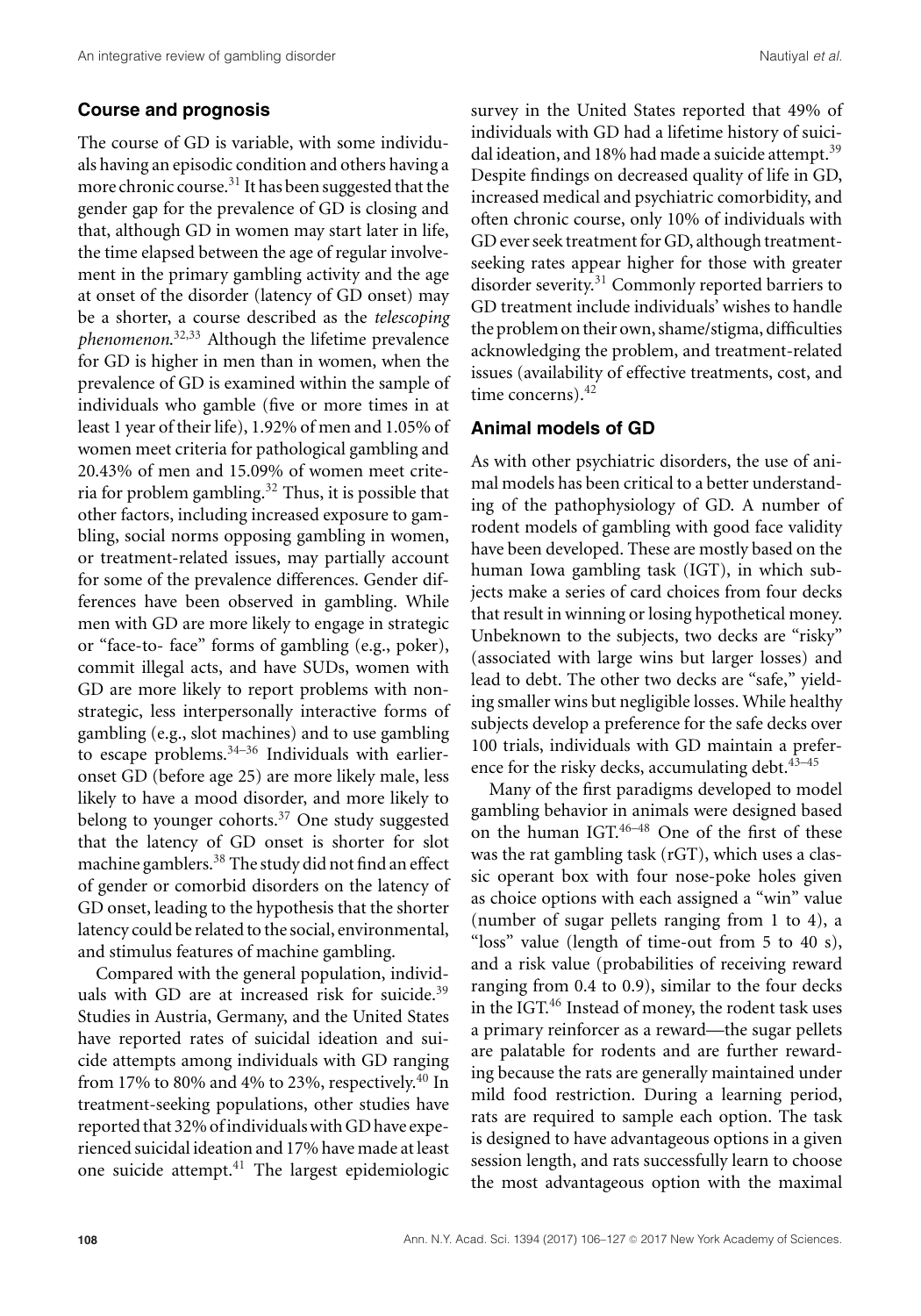long-term payout. That is, they can accurately assess probability over many trials, and it is clear that the magnitude of wins and losses is salient. Once the task is learned, the effect of pharmacological manipulations on choice can help provide a better understanding of the neural circuitry of gambling.

Other gambling paradigms use intracranial selfstimulation (ICSS) as a reward instead of food.<sup>49,50</sup> While more invasive (surgically) and used less frequently, ICSS has some advantages by eliminating potential feeding-related confounds. Specifically, in food-restricted subjects, the value of the rewards can diminish over the course of a session, since subjects become increasingly sated with the delivery of more food rewards, while the ICSS rewards maintain the same value throughout the session. Additionally, manipulations that affect performance in the rGT may have effects *via* feeding-specific circuits rather than having direct relevance to gambling.

Paradigms for use in mice have also been developed, which are important because they allow the use of the many genetic, viral, optogenetic, and *in vivo* imaging tools available in mice. The mouse version of the Iowa gambling task (mIGT) uses the same paradigm as the rGT.<sup>51,52</sup> Additionally, nonoperant-based tasks have been developed and used in rats and mice, which measure choice behavior with a multiarm maze.<sup>48</sup> In one version of this paradigm called the mouse gambling task, each arm of the maze offers an immediate smaller reward (one or two sugar pellets) and then a subsequent larger reward (three to five sugar pellets) or an equivalent "nonreward," which was nonpalatable quinine pellets, with probabilities ranging from 0.05 to 0.9.<sup>53</sup>

This latter mouse paradigm is interesting because it includes the receipt of nonpalatable pellets instead of the absence of the reward plus a time-out, which is given in the rGT and mIGT. However, in some cases, rats are excluded if they consume the nonpalatable quinine pellets, limiting the benefit of this additional nonreward.<sup>54</sup> Overall, the representation of loss seems to be one of the most difficult aspects of gambling to model. In the rGT and mIGT, losses are modeled as time-outs from the task, in which the rats are unable to "play the slots" for a period of time. This modeling of loss is not the opposite of a reward, but rather a time period in which wins cannot be achieved. Other tasks model losses in the form of foot shock, which seems to be a representation of punishment rather than loss.<sup>55</sup> The nonpalatable

pellets may most closely mimic the negative context associated with loss.

These rodent gambling assays have been used in conjunction with pharmacologic and lesion methods to investigate the neural basis of gambling behavior. The studies provide a complex story of how globally or locally altering neurotransmission affects this multifaceted behavior, which includes aspects of behavioral inhibition, risk taking, probabilistic discounting, temporal discounting, timing distortions, working memory, incentive salience, hedonic value, motivation, and satiety.

# **Pathophysiology**

Although the pathophysiology of GD is not fully understood, there appears to be broad consensus that a number of core phenotypes are involved, including increased impulsive behavior, risky decision making, increased sensation seeking, the presence of cognitive distortions, increased compulsivity, and altered reward sensitivity.56–60 Importantly, all of these phenotypes can be readily modeled in rodent paradigms with good construct and face validity.<sup>46–49,54,61–65</sup> In the following sections, we summarize human and animal studies examining these different GD phenotypes.

# *Decision making*

Individuals with GD have deficits in decision making, as measured in the IGT.58,66 Additionally, poor performance on the IGT is predictive of problem gambling.<sup>67</sup> These deficits are seen even in cases where there are explicit descriptions of probabilities and outcomes, suggesting that the assessment of probabilities is not the underlying issue, but rather making decisions on the basis of the probabilities.<sup>68</sup> In addition to the rodent gambling tasks, gamblingrelated decision making has also been modeled in rodents using probabilistic discounting tasks. These tasks measure the impact of risk on reward valuation, and the operant task generally consists of two options (levers or nose-poke holes) that give a small and reliable reward or a large risky reward but have equivalent expected values. This paradigm has also been referred to as the rodent betting task  $(rBT)$ .<sup>69</sup>

Overall, many monoaminergic systems have been linked to decision making in these rodent gambling tasks, and, in particular, there has been a lot of focus on dopamine (DA). For example, amphetamine has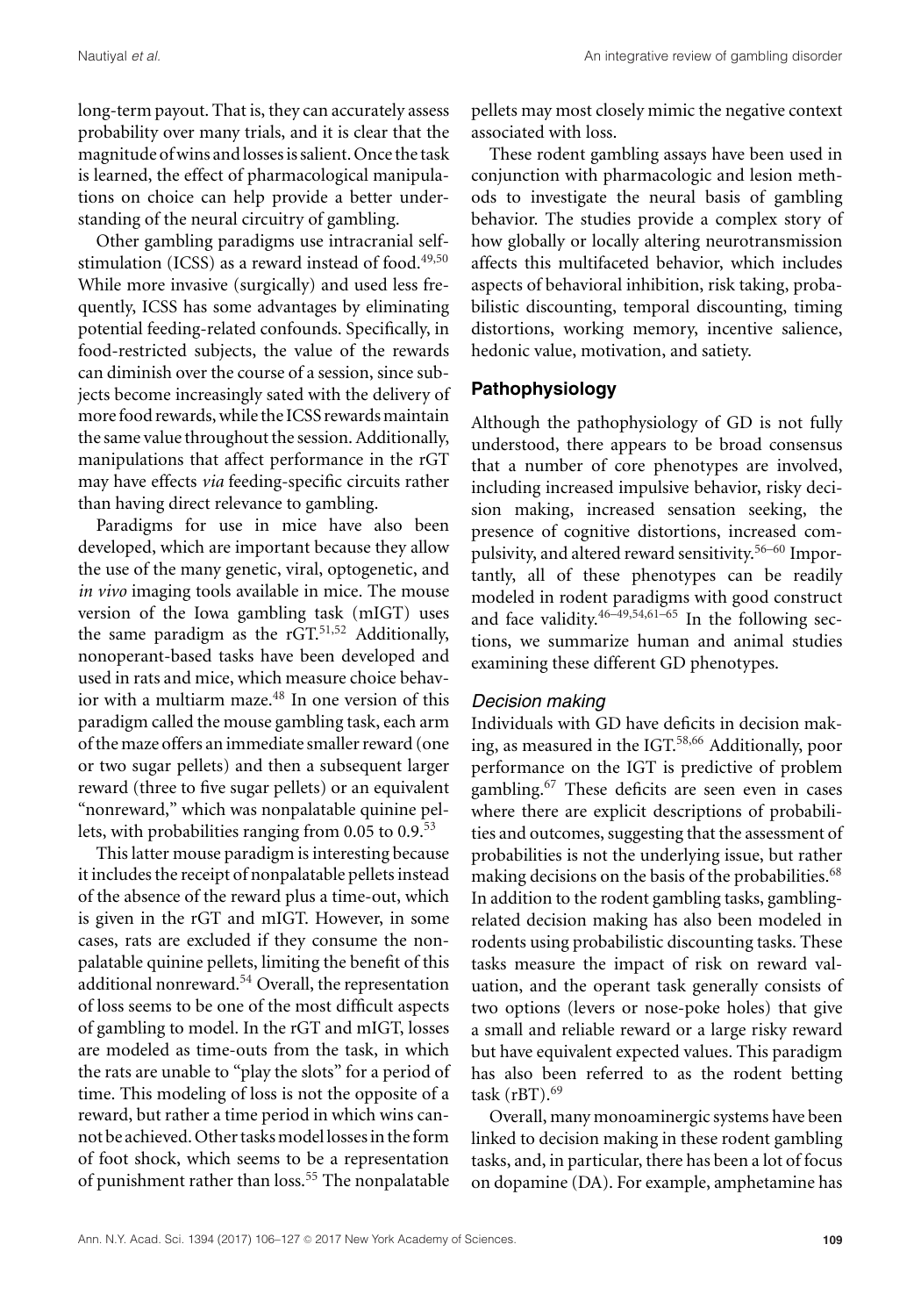been reported to increase choice for the risky lever in rats, which is modulated through DA signaling at the  $D_1$  and  $D_2$  receptors.<sup>70</sup> On the other hand, activation of  $D_3$  receptors has the reverse effect and causes decreases in selection of the risky option. However, in other tasks, such as the rGT, and when punishment with a foot shock replaced the absence of reward in the risky trials, amphetamine actually decreased the risky choice, highlighting the importance of drug doses and paradigm differences.  $46,55,71$ In mice, knockdown of the gene encoding the DA transporter, which causes increased extracellular DA levels, results in riskier choices in the mIGT.<sup>52</sup> This may be due to developmental effects on DA signaling, because increasing DA transmission alone with pharmacological blockade of the transporter in the adult rat caused no effect on choice behavior in the rGT.<sup>72</sup> In electrophysiological experiments, probability of reward correlates with phasic DA activation.73 This may be in part due to inhibitory tone on DA neurons. In mice, genetic deletion of the  $\beta$ 3 subunit of GABA<sub>A</sub> receptors on DA cells, which attenuates inhibitory tone on DA neurons, causes increased risk-taking behavior in a probabilistic selection task.<sup>74</sup>

Interestingly, blockade of norepinephrine (NE) or 5-HT signaling alone did not have an effect on performance in the rGT, but the combined increase in DA and NE or DA and 5-HT did impair performance.75,76 This suggests that the interaction of transmitter systems is important for this complex paradigm modeling gambling-like behavior. Although increase in serotonin signaling with selective serotonin reuptake inhibitors (SSRIs) alone does not have large effects on gambling-like behavior in the rat, activation of  $5-HT<sub>1A</sub>$  receptor signaling specifically with 8-OH-DPAT impairs performance on the rGT, causing rats to increase their choice of the suboptimal option.<sup>46</sup> The effect of the agonist was eliminated when the time-out durations were equalized between the options, suggesting that  $5-HT<sub>1A</sub>$  activation possibly increases aversion to the longer time-outs.<sup>46</sup> This converges with results from a human positron emission tomography (PET) imaging study showing a correlation between  $5-HT<sub>1A</sub>$  binding in the hippocampus and greater sensitivity to probability of winning.<sup>77</sup> Additionally, blockade of  $5-HT_{2A}$  with ketanserin in humans caused participants to be more risk averse, which was mediated by changes in ventral striatum (VS) activity as measured by functional magnetic resonance imaging (fMRI).<sup>78</sup> Surprisingly, there is a paucity of parallel research from rodent models linking 5-HT<sub>2A</sub> to risky decision making.<sup>79</sup>

Cortical mechanisms of action of risk-based decision making have also been studied in rodent models of gambling. For example, inactivation of the orbitofrontal cortex (OFC) increased risk-taking behavior in the most risk-averse rats on the spectrum of variation of behavior in the rBT.<sup>69</sup> This is consistent with other reports of inactivation of the OFC increasing risk in probabilistic discounting tasks.<sup>80</sup> Additionally, reduced inhibition of the medial prefrontal cortex (mPFC) in rats (through local injection of a GABA antagonist) reduced risktaking behavior.<sup>81</sup> Lesions of the agranular insula and OFC also impaired performance on the rGT. However, OFC lesions that were made after the rules of the task had been learned did not affect performance, suggesting that OFC lesion effects may be, in part, due to deficits learning the task rules rather than influencing risk-based decision making, which was impaired with agranular insula lesions.82,83 Rats also increased their choice of disadvantageous options following inactivation of either infralimbic or prelimbic cortical regions.<sup>84</sup>

In general, the animal studies are consistent with the evidence linking the prefrontal cortex (PFC) to risk-based decision making in humans. Neuropsychological studies of GD individuals have reported that they have deficits in risky decision making that resemble deficits seen in individuals with lesions in the ventromedial prefrontal cortex (vmPFC) as measured with the IGT.85 In fMRI studies of GD patients, there is altered activation of the OFC and vmPFC during risky decisions. $86-88$ Additionally, lesions of the OFC result in impaired performance on the IGT, with patients preferring riskier, less advantageous long-term strategies.<sup>85,89</sup> Also, application of transcranial direct current stimulation to the OFC results in more advantageous decision making in the IGT.90 Some studies suggest that the difficulties in decision making in individuals with OFC lesions may be due to a disrupted reversal learning (as seen by a failure to rapidly learn from negative feedback), and that the OFC is critically involved in representing the relative value of stimuli and plays a role in reinforcement learning and value-based judgment.<sup>91,92</sup>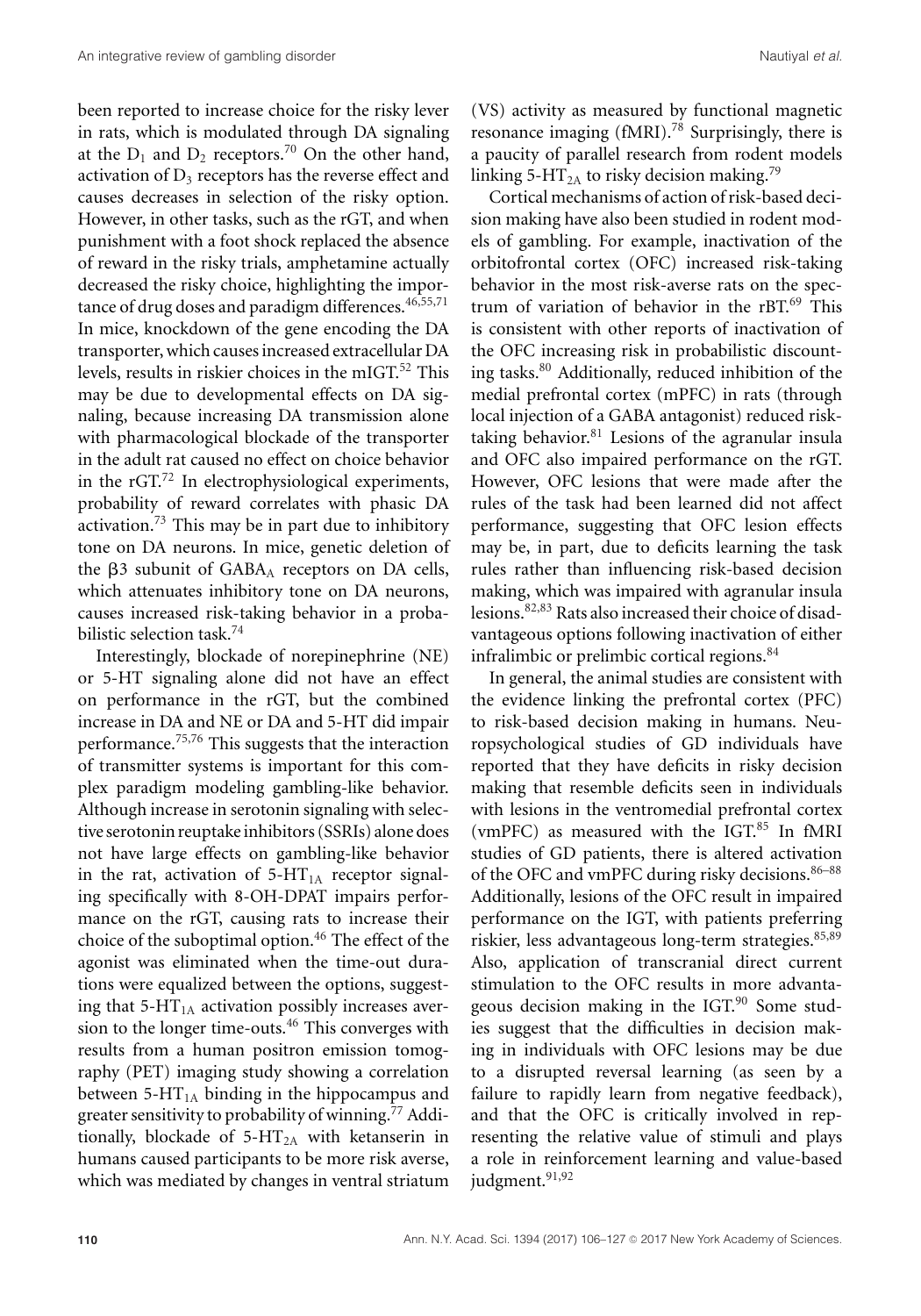## *Impulsivity*

Increasing evidence supports the dissociation of multiple components of impulsive behavior.<sup>93-96</sup> Two of the most commonly referenced components are impulsive action and impulsive choice. While the latter concerns the ability to delay gratification, the former is characterized as the ability to withhold responses. Individualswith GD have impairments in both of these dimensions of impulsive behavior and consistently score high on measures of trait impulsivity (e.g., high scores on the Eysenck Impulsivity Scale).<sup>8,45,97,98</sup>

Impulsive action is measured in tests of premature responding and behavioral inhibition. In humans, go/no-go and stop signal tasks (SST) are used, and GD individuals show deficits in performance on these neurocognitive tests. $99,100$  In rodents, impulsive action is commonly tested in operant behavior paradigms, including differential reinforcement of low-rate responding (DRL), go/no-go, and 5-choice serial reaction time task (5-CSRTT), which closely follow behavioral tests used in humans and assess the ability of rodents to delay or withhold responses that are associated with a reward.<sup>97,101–103</sup> DA signaling has been strongly implicated in the modulation of this type of impulsive behavior.<sup>104,105</sup> Administration of amphetamine increases premature responding in rats,  $94,106,107$  as does specific inhibition of DA reuptake.<sup>108</sup> However, amphetamine generally improves behavioral inhibition in humans, which adds to the complexity of the translational interpretation.<sup>109,110</sup> However, one study found that amphetamine increased self-reported motivation for gambling in individuals with GD and that the severity of their GD predicted positive subjective effects of the drug and motivation to gamble when taking it. $^{111}$  Interestingly, in rats, exposure to gambling-like reward delivery was sufficient to result in increased sensitization to amphetamine.<sup>112</sup> Another study in individuals with GD found that the dopaminergic response to amphetamine was positively associated with  $D_3$  receptor levels in the substantia nigra and that it was related to GD severity.<sup>113</sup>

The reports on correlations between impulsive behavior and DA receptor function are mixed. In one case, rats selected for high impulsive behavior in the 5-CSRTT had higher levels of  $D_2$  mRNA in the mesolimbic pathway compared with rats that showed less impulsive behavior.<sup>114</sup> Other studies show decreased  $D_2/D_3$  receptor levels in highly impulsive rats.<sup>115</sup> Although these receptor levels were independent of DA levels, another study showed that DA release was inversely correlated with impulsivity.<sup>116</sup> Pharmacological studies in rats suggest that  $D_1$  is also involved, as antagonists reduce premature responding.<sup>117</sup> These effects of DA are mediated, at least in part, through signaling in the shell of the nucleus accumbens  $(NAc)^{118}$  converging with human neuroimaging studies that consistently link changes in activity of the NAc with impulsivity and severity of gambling.<sup>119,120</sup>

NE is also involved in the regulation of impulsive action. The NE reuptake inhibitor atomoxetine, which is used as a treatment for attention deficit/ hyperactivity disorder (ADHD), reduces premature responding in rodents in the 5-CSRTT.<sup>94,121</sup> In healthy volunteers as well as in Parkinson's patients, atomoxetine has also been shown to reduce impulsive action as measured in the SST.122,123 It has shown promise in treating some disorders in which impulsive action is a key symptom, such as binge eating disorder.<sup>124</sup> However, this and other NEacting drugs have showed minimal efficacy in treating  $\text{SUBs}$ <sup>125–127</sup> and to our knowledge have not yet been systematically studied as a treatment for patients with GD.

Finally, serotoninergic signaling also has large effects on impulsive action.72,128,129 Brain-wide serotonin signaling has been implicated in the modulation of the neural circuits underlying impulsive action in animal models. In rats, global depletion of serotonin induces increases in impulsive action, and SSRI administration decreases impulsivity in the 5-CSRTT.72,130 Additionally, optogenetic activation of serotonin raphe neurons in mice results in an increased ability to wait for rewards.<sup>131,132</sup> There is less evidence supporting effects of serotonin on response inhibition in humans, $122,133,134$  except in the context of Parkinson's disease, where the SSRI citalopram reduced impulsivity as measured by the SST.<sup>135</sup>

Serotonin signaling through the  $5-HT_{1B}$  receptor has been implicated in the regulation of impulsive action.93,136 Specifically, genetic ablation of the receptor in adult mice increases premature responding and induces deficits in behavioral inhibition in DRL and go/no-go paradigms.<sup>137,138</sup> In a human PET imaging study,  $5-HT_{1B}$  receptor binding in the VS, putamen, and anterior cingulate predicted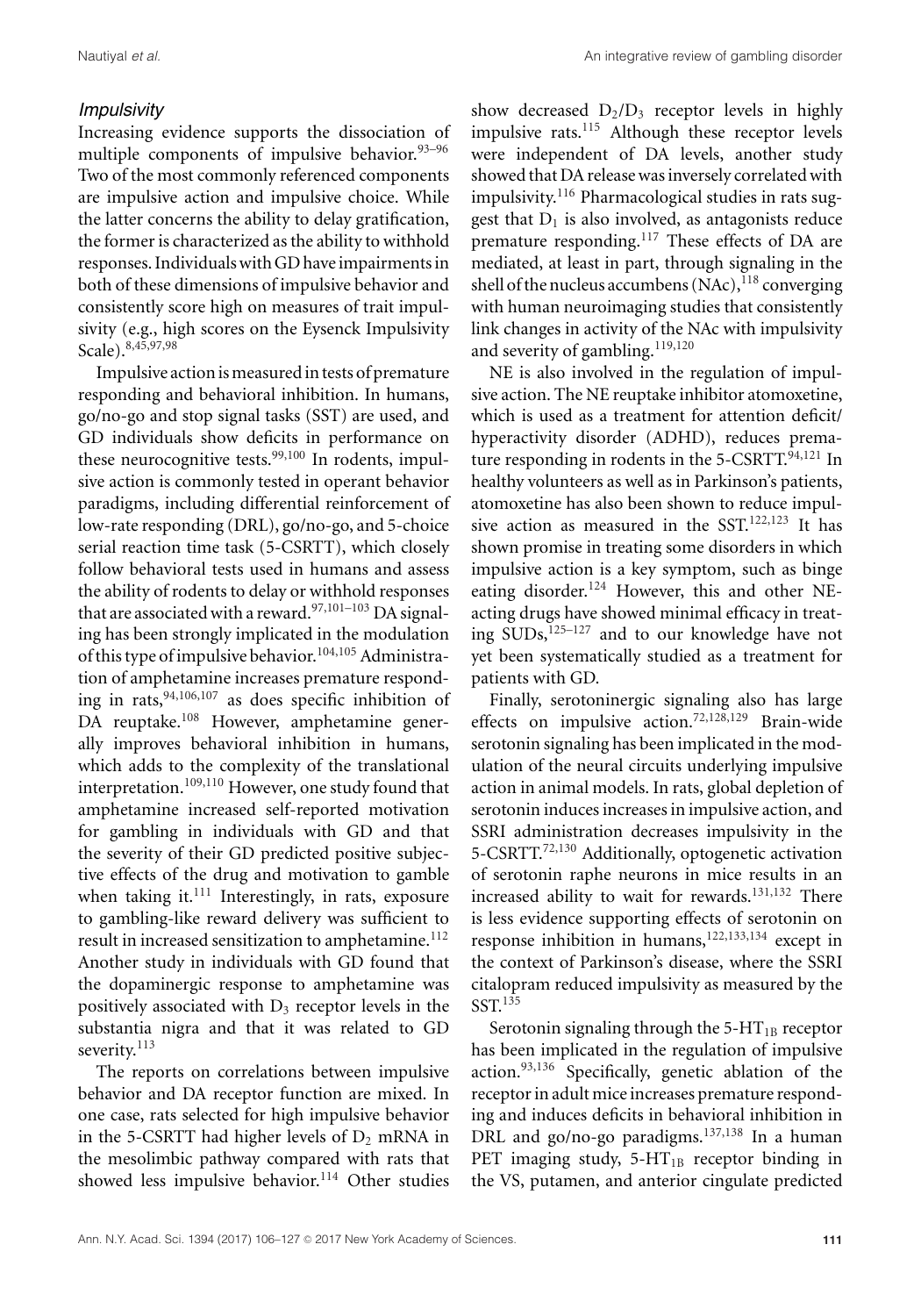severity of gambling.<sup>139</sup> Additionally, the 5-HT<sub>2A</sub> and  $5-\text{HT}_{2c}$  receptors have also been implicated in response inhibition.<sup>140</sup> In rodents, stimulation of  $5-\text{HT}_{2C}$  reduces premature responding and other impulsive action behaviors; the antagonist increases these behaviors.<sup>141–143</sup> Interestingly, the 5-HT<sub>2A</sub> receptor seems to work in opposition to  $5-HT_{2C}$  signaling. Stimulation of  $5-HT_{2A}$  receptors increases premature responding, with antagonism decreasing this type of impulsivity.<sup>143,144</sup> Additionally, density of 5-HT2A receptor binding is correlated with increased premature responding, and levels of receptor expression are also increased in the brains of rats that show high levels of impulsive behavior in the rGT.<sup>145,146</sup> Finally, the 5-HT<sub>2B</sub> receptor is also implicated in the regulation of impulsivity in both humans and mouse models, with reduced expression associated with increased impulsivity in a number of domains of impulsive behavior.<sup>147</sup>

Impulsive choice, another facet of impulsive behavior, refers to the ability to delay gratification. Individuals with GD consistently discount delayed rewards at a higher rate than normal controls, preferring small immediate rewards over large delayed ones.97,101 In rodents, impulsive choice is measured in operant tasks that are similar to neurocognitive tests used in humans. These tasks provide rodents with a choice between a smaller, immediate reward or a larger delayed reward. Alterations in DA signaling alter this choice; however, the effects of amphetamine on impulsive choice are complex and vary with sex, strain, and paradigm.<sup>148-151</sup>  $D_1$ antagonists, as well as dopaminergic lesions to the dorsolateral striatum or the nucleus accumbens core, increase impulsive choice in delay-discounting tasks in rodents, resulting in choice of the smaller nondelayed reward more often.152–154 In humans, there is also an extensive and complex literature linking DA to neural circuitry underlying "now versus later" decisions, which are dysregulated in addiction and GD.<sup>155</sup>

Serotonin is also implicated in the neural basis of impulsive choice. In humans, low serotonin levels are associated with increased impulsivity in delaydiscounting tasks.<sup>156</sup> While in rodents, 5,7-DHTinduced serotonin lesions alone have no effect on impulsive choice, they do attenuate the increased impulsivity resulting from p-amphetamine administration.<sup>157</sup> One purported locus for this serotonin–DA interaction is within the NAc, since

Noradrenergic signaling is also implicated in impulsive choice, and, similar to impulsive action, atomoxetine reduces impulsivity in a rodent delaydiscounting task.<sup>159</sup> There are also long-term effects of chronic atomoxetine administration to rats during adolescence, which causes decreased impulsive choice during adulthood.160 This suggests a role for noradrenergic signaling in the maturation of the neural circuits controlling impulsive choice and may have implications for adolescents undergoing treatment for ADHD. Furthermore, modafinil, a DA–NE reuptake inhibitor, significantly reduced the mean bet size in individuals with GD, although it had bidirectional effects on subjective motivation to gamble in individuals with low versus high impulsivity. $161$ Thus, some of these differences may be related to the heterogeneity of individuals with GD.

#### *Compulsivity*

A shift from impulsivity to compulsivity, described as a response perseveration and action with diminished relationship to goals or reward, has also been described in GD.<sup>162</sup> Slower contingency learning and response perseveration have been described in individuals with GD.163,164 For instance, compared with healthy controls, one study showed that individuals with GD exhibited greater response perseveration on a card playing task where the optimal strategy involves deciding to play less frequently.<sup>58</sup> Using a measure of cognitive flexibility, the Wisconsin Card Sorting Task, one study found that, compared with healthy controls, individuals with GD made significantly more perseverative errors.<sup>165</sup>

Top-down cortical control mechanisms drive many regulatory behavioral mechanisms, including compulsive behavior, and dysregulations in corticostriatal circuits have been implicated in the neural basis of compulsivity in both human and animal studies. Most of the studies on compulsive behavior in humans have relied on obsessive compulsive disorder patients and report a hyperactive OFC–striatum circuit and reductions in the volume of the OFC.<sup>166–168</sup> Animal models of compulsive behavior have focused on repetitive behaviors in models of obsessive compulsive behavior. These studies have found a role for corticostriatal projections in the modulation of perseverative behavior, as measured in grooming behavior. For example,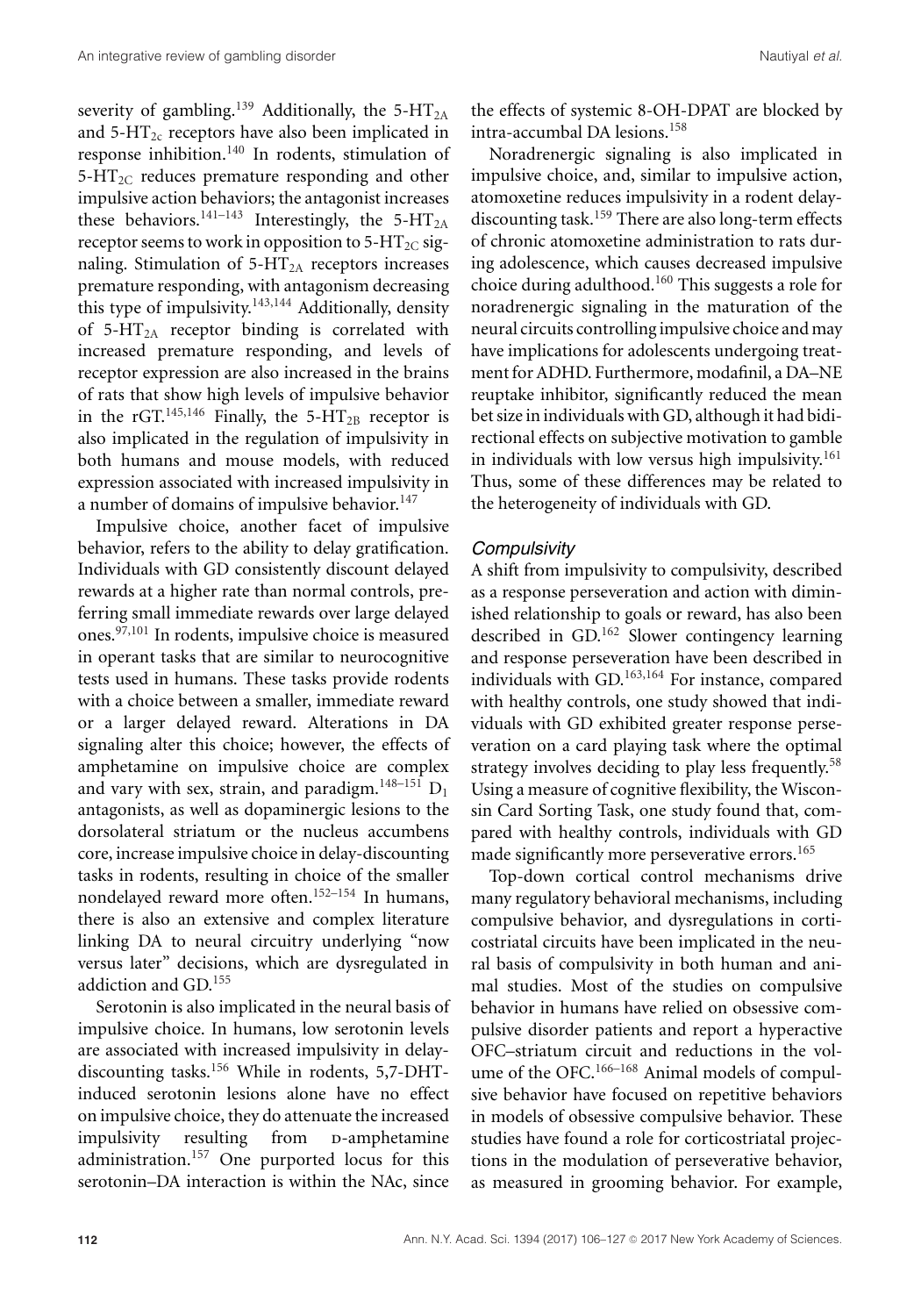repeated optogenetic stimulation of excitatory projectionsfrom the OFC to the ventral medial striatum resulted in increased grooming behavior in mice, potentially mimicking the hyperactive circuit found in human patients.<sup>169</sup> However, in another study using a genetic mouse model that lacks a synaptic scaffolding gene, Sapap3, and shows increased baseline grooming, stimulation of a lateral OFC-tostriatum projection reduced this repetitive grooming behavior.<sup>170</sup>

Additional animal models, which are arguably more relevant to the compulsive deficits found in GD, use the persistence of motivation to obtain a reward despite negative consequences as a measure of compulsivity. In one mouse model of chronic ethanol intake, dysregulated cortical glutamatergic signaling was associated with punished responding for ethanol.171 Specifically, GluN1 and GluN2A subunits of NMDA receptors located in the medial orbitofrontal cortex (mOFC) were upregulated in mice that were less sensitive to the punishment (i.e., the mice that continued to seek ethanol despite the footshock punishment). As might be expected, these studies addressing continued motivation for rewards despite negative consequences have also revealed underlying neural mechanisms that are linked to reward circuits. Specifically, in a paradigm in which rats were overfed a high-fat palatable diet for extended periods, the animals developed an addiction-like phenotype in which rats persisted to seek the palatable diet despite having to cross a shock floor to receive it.<sup>172</sup> Reduced expression of  $D_2$  receptors in the striatum resulted in increased vulnerability and faster onset of this compulsive behavior.

## *Cognitive distortions*

Several cognitive distortions have been identified in GD. These include gamblers' interpretations of their chances of winning, their subjective feeling of control over outcomes, their attributions for failure, their justifications for continuing to gamble, and their estimations of their skills. $43,173$  For instance, "chasing losses" refers to the belief that financial losses can be recovered by continuing to gamble, and people reliably make riskier decisions immediately following a loss compared with a win.<sup>174</sup> While cognitive distortions are also found in infrequent gamblers, several studies have demonstrated that these distortions are exacerbated in individuals with GD and frequent gamblers.174,175 In healthy controls, activity in the vmPFC and dorsal anterior cingulate cortex were associated with choosing to chase losses.<sup>176</sup> In another study, frequent gamblers, compared with nongambling controls, had reduced activity in frontal cortical regions, including the dorsal anterior cingulate cortex, following losses, suggesting a possible decreased regulation of decision making in these loss-chasing conditions. <sup>174</sup> Rodent paradigms have been developed to model the cognitive distortions found in humans; for example, chasing losses has been modeled in rats by allowing rats to make a risky decision to attempt to fastforward through a time-out period, at the cost of potentially doubling the time-out period.<sup>177</sup> 8-OH-DPAT reduces chasing or "doubling-down" behavior, and instead rats chose the safer option more often, $177$  implicating serotonergic signaling in the neural basis of this cognitive distortion.

Near misses are another salient cognitive distortion in GD. Individuals with GD often interpret near misses (e.g., cases in which the reels of the slot machine land adjacent to a win) as evidence that they are mastering the game, fostering an illusion of control and a belief that they are not constantly losing but rather constantly nearly winning.<sup>178</sup> In a study using a slot machine task that delivered occasional jackpot wins, near misses were associated with a higher self-reported motivation to gamble compared with nonwins.<sup>179</sup> In particular, these near-loss outcomes cause increased activation of the VS and anterior insula.179,180 While these neural patterns in response to near misses are also present in recreational or occasional gamblers, in a sample of regular gamblers, the severity of gambling measured by the SOGS (South Oaks Gambling Screen) was predictive of increases in these neural patterns.<sup>180</sup>

A rodent slot machine task (rSMT) was designed to measure near miss–related behavior. It presents 0–3 flashing lights, and rats are rewarded if they choose to "cash out" by pressing a lever only when three of the lights are flashing.<sup>181,182</sup> A near miss would include a trial in which two of the three lights are flashing.  $D_2$  and  $D_4$  receptor agonists affected the reward expectancies in the rSMT measured by increases in cash out responses during near-miss trials.<sup>182,183</sup> The effects of the  $D_4$  agonist are modulated, at least in part, through signaling in the anterior cingulate cortex.<sup>184</sup> In humans, mesolimbic circuits have also been implicated in this type of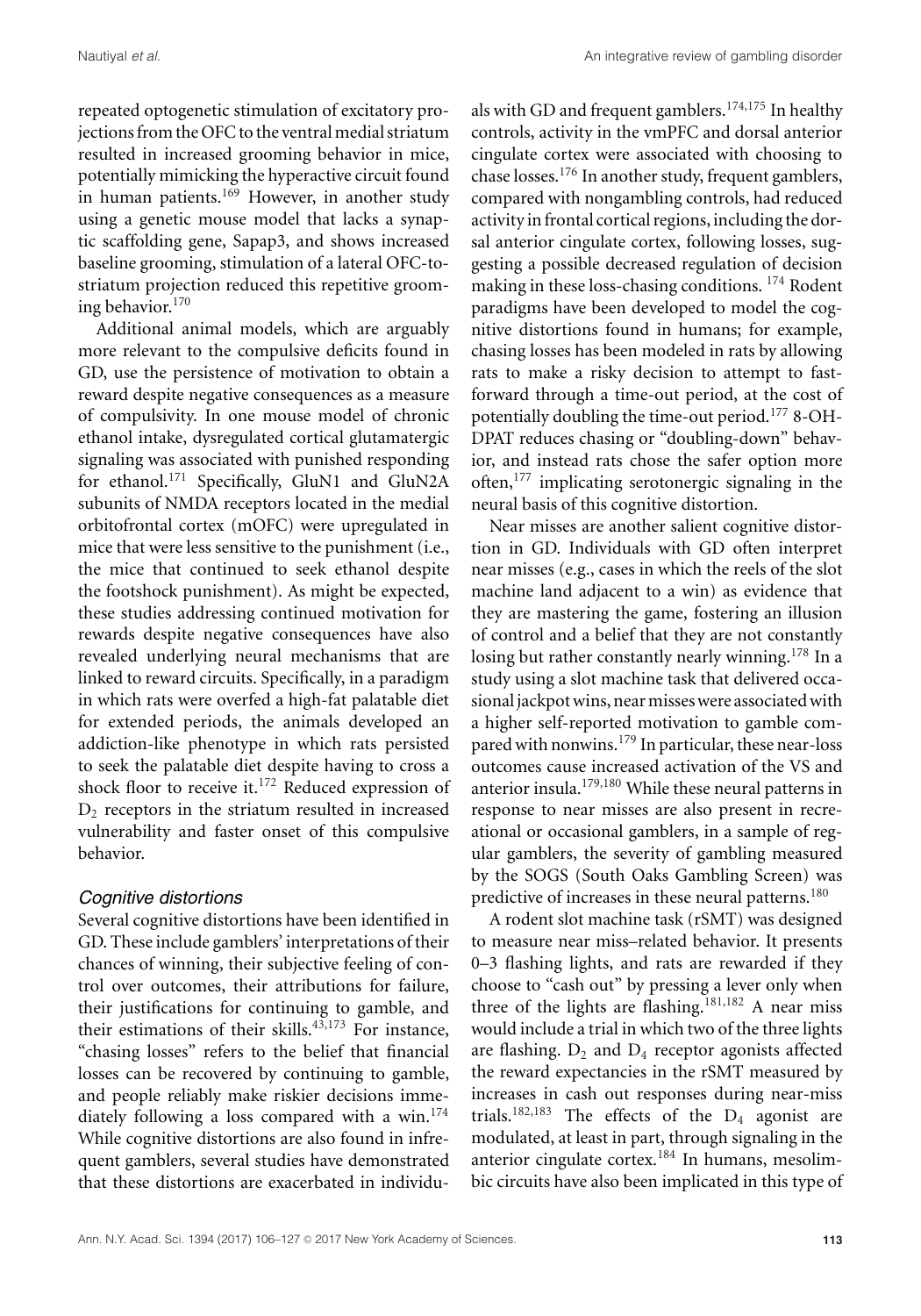cognitive distortion, with heightened activity seen in cortical mesolimbic regions during near-miss events in fMRI studies.<sup>179,180,185</sup> Furthermore, these increases are greater in GD individuals compared with controls.<sup>186</sup> These imaging studies also reported stronger striatal–insula connections when gamblers had higher illusions of control.<sup>187</sup> Finally, the insula has also been strongly implicated in the processing of near-miss events. In rats, inactivation of the agranular insula impaired performance in the rSMT by increasing reward expectancies when one or two lights are illuminated.187 However, humans with lesions in the insula are less motivated by near-miss trials.<sup>188</sup>

#### *Sensation seeking*

Individuals with sensation seeking or novelty traits tend to pursue varied, novel, complex, and intense situations and experiences and are willing to take physical, social, and financial risks for the sake of these experiences.189 Sensation seeking and novelty seeking have been consistently associated with problem behaviors in humans, including substance use and risky sexual behaviors.<sup>189</sup> Although there are some differing reports based on the scales used and the populations studied, there is strong evidence supporting increased sensation seeking in patients with GD compared with healthy volunteers.<sup>190</sup>

Novelty seeking and sensation seeking have also been modeled in well-validated rodent paradigms. In some tests, the time spent exploring a novel object or novel environment is measured.<sup>191</sup> In operant tasks, rats will increase disadvantageous choices when rewards are paired with audiovisual cues modeling the flashing lights and sounds of a winning slot machine, suggesting that these cues are rewarding or attractive.<sup>181</sup> Furthermore, rodents will readily press levers to obtain animated multisensory stimuli as the sole reward.<sup>192–194</sup> Studies have examined the neural basis of the incentive value of novel visual stimuli.<sup>195</sup> Similar to operant responding for drugs, dopaminergic signaling is implicated in operant sensation seeking. DA antagonists increase responding for sensory stimuli, and genetic ablation of  $D_1$ receptors prevents the acquisition of lever pressing for sensory stimuli.<sup>194</sup> Other studies have shown that mGluR5, a receptor shown to be important for drug self-administration, is also critical for rodent sensation seeking.<sup>90</sup> Furthermore, ablation of mGluR5 on  $D_1$ -expressing neurons prevents responding for

sensory stimuli.<sup>196</sup> While there is not much evidence linking  $D_1$  and sensation seeking in humans, DA transmission is strongly implicated in the neural basis of sensation seeking. PET studies have shown that individuals with higher sensation-seeking traits tend to have higher endogenous DA levels and greater DA responses to anticipation of reward, as well as a lower density of  $D_2/D_3$  receptors.<sup>197,198</sup> Additionally, haloperidol, a  $D_2$  antagonist, reduces the drive for sensation seeking in humans,  $199$  and, in a study including individuals with GD, it was found to modify reward-related responses (e.g., relationship between payoff and bet size on consecutive trials over the course of a slot machine game).<sup>200</sup>

## **Reward and punishment sensitivity**

Several studies have suggested altered punishment and reward sensitivity in GD, as seen in the Sensitivity to Punishment and Sensitivity to Reward Questionnaire.<sup>201</sup> While only studied in SUDs, a variant of the IGT in which the advantageous decks result in high immediate punishment but also in an even higher delayed reward might offer valuable information regarding punishment and reward sensitivity in GD. In this variant, the disadvantageous decks result in low immediate punishment but in even lower delayed reward. Thus, abnormal performance on this task would suggest hypersensitivity to reward (choosing the disadvantageous decks, since they are more rewarding in the start, relative to the advantageous decks), as well as hypersensitivity to punishment (by avoiding to choose from the advantageous decks, which render high immediate punishment).

One aspect of reward sensitivity that can be assayed in rodents is the ability to store and retrieve the value of an outcome and choose an appropriate behavioral response on the basis of that representation, particularly when the reward is not directly observable. This allows an investigation into the evaluation of a positive or negative outcome and the ability to modify or update that representation. In both human and animal studies, the ventral PFC has been strongly implicated in reward sensitivity. Specifically, it seems to be necessary for storing and revising the representations of the reward outcome and furthermore in choosing between outcomes on the basis of that information.<sup>202</sup> In humans, using a probabilistic reversal-learning task in which subjects could win and lose money, individuals with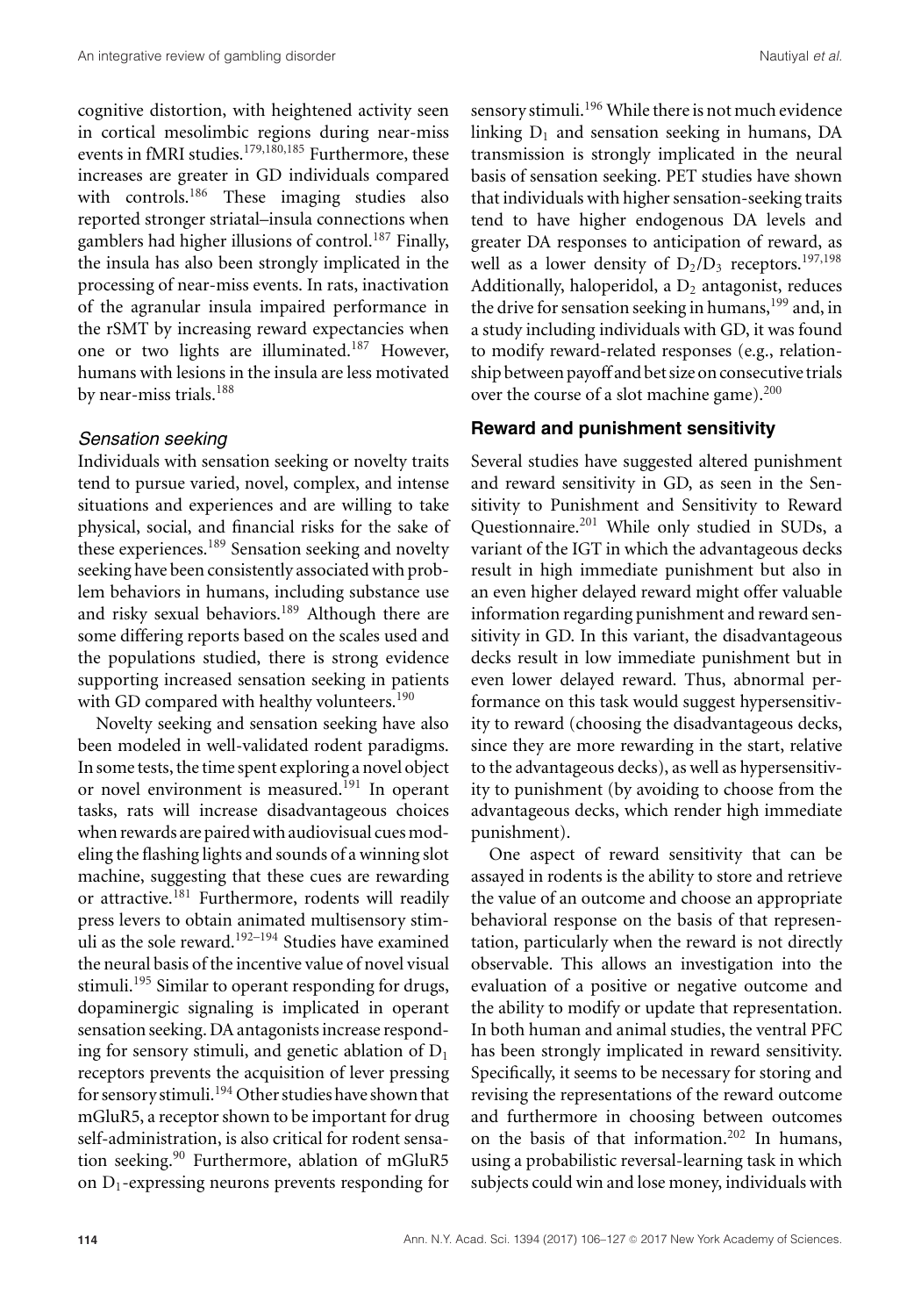GD, compared with healthy controls, have shown decreased responsiveness of the ventrolateral PFC and hypoactivation of the ventral PFC in response to monetary gains and losses.<sup>164</sup> Additionally, the ability to devalue a stimulus that was previously rewarding (essentially to update a previous representation of a reward) correlates significantly with fMRI activity in the human ventral PFC, specifically within the mOFC.<sup>203</sup> In rats, lesions to the mOFC resulted in an inability to use or retrieve outcome value information to guide behavior.<sup>204</sup> Consistent with this, in mice, activation of the mOFC using designer receptors exclusively activated by designer drugs (DREADDS) increased the sensitivity to reward value.<sup>205</sup> Interestingly, the projections of these stimulated neurons were to the medial dorsal striatum, a projection similar to the circuitry implicated in compulsive behavior, described above.

As one would expect, DA reward circuits are also implicated in dysregulated reward sensitivity. In a translational report using both human and mouse subjects, increasing overall DA signaling through DA reuptake blockade resulted in increased sensitivity to high-reward outcomes.<sup>206</sup> This effect may be mediated through  $D_2$  receptor signaling, given an elegant behavioral dissection that showed that overexpression of the  $D_2$  receptor specifically in the striatum of mice resulted in a deficit in cost/benefit calculation and reduced sensitivity to valuation of future rewards.<sup>207</sup>

# **Genetics of gambling**

Familial and twin studies have reported a higher prevalence of GD in family members of individuals diagnosed with GD, suggesting that familial transmission plays a role in the etiology of GD. Studies conducted in clinical samples have reported a lifetime prevalence of GD of up to 20% among firstdegree relatives of individuals with GD.<sup>208</sup> Three twin studies have also provided evidence of the role of genetic factors in the development of GD.23,209,210 One of these studies also found overlapping genetic risk factors that suggest an association in the risk for GD and alcohol-abuse disorders (AUDs) in both men and women.210 A secondary case–control analysis from one of these twin cohorts, using a genomewide association study (GWAS), showed that two single-nucleotide polymorphisms (SNPs) on chromosomes 9 and 12 had significant associations with the lifetime diagnosis of  $GD<sup>211</sup>$ 

In gene-association studies, polymorphisms in a number of genes, including *MAOA, SLC6A4 (5- HTTLPR), DRD3, DRD4, HTR2A*, and *COMT,* have been linked to GD.20,145,212–215 One interesting translational report linked *DRD3* to GD in humans as well as in a rodent model.<sup>145</sup> First, addictionrelated SNPs were genotyped in GD patients, which revealed that*DRD3* and*CAMK2D*were significantly associated with GD compared with controls. The expression of these genes was then measured in the brains of rats that had been tested in the rGT. *DRD3* expression levels within regions of the VS correlated with performance in the rGT.

The development of humanized mice, transgenic mice that contain a human genetic variant, could prove useful animal models to study genetic risk factors of GD. In some cases, these models have been developed already, such as in the case of the *COMTVal158Met* allele, but have not yet been studied in the context of gambling.<sup>216</sup> In other cases, genetic knockout (KO) mice have been developed and assessed in tests of gambling-like behavior; however, these global KOs might not accurately model the effect of the polymorphism. One example of this is the *DRD4*-KO mouse, which does not show the expected deficits in novelty seeking or impulsive behavior.<sup>217</sup> The development of a mouse model of the polymorphism in the 48-bp repeat of the third cytoplasmic loop of the  $D_4$  receptor may produce subtle changes in signaling that result in effects on gambling-like behavior that are not captured in the full KO.

## **Comorbidities**

A significant percentage of individuals with GD meet criteria for another psychiatric disorder at some point of their lives. $14$  Using DSM-IV criteria, the largest epidemiologic survey conducted in the United States found that, among individuals with GD, 50% had a lifetime mood disorder, 41% had an anxiety disorder, and 61% had a personality disorder. With reference to SUDs, 73% of individuals with GD had a lifetime AUD, 38% had any drug use disorder, and 60% had a diagnosis of nicotine dependence.<sup>14</sup>

Several studies have proposed different GD subgroups on the basis of patterns of psychiatric comorbidity and clustering of risk factors and biological vulnerabilities that ultimately result in impaired control over gambling behavior.<sup>24,25</sup> Per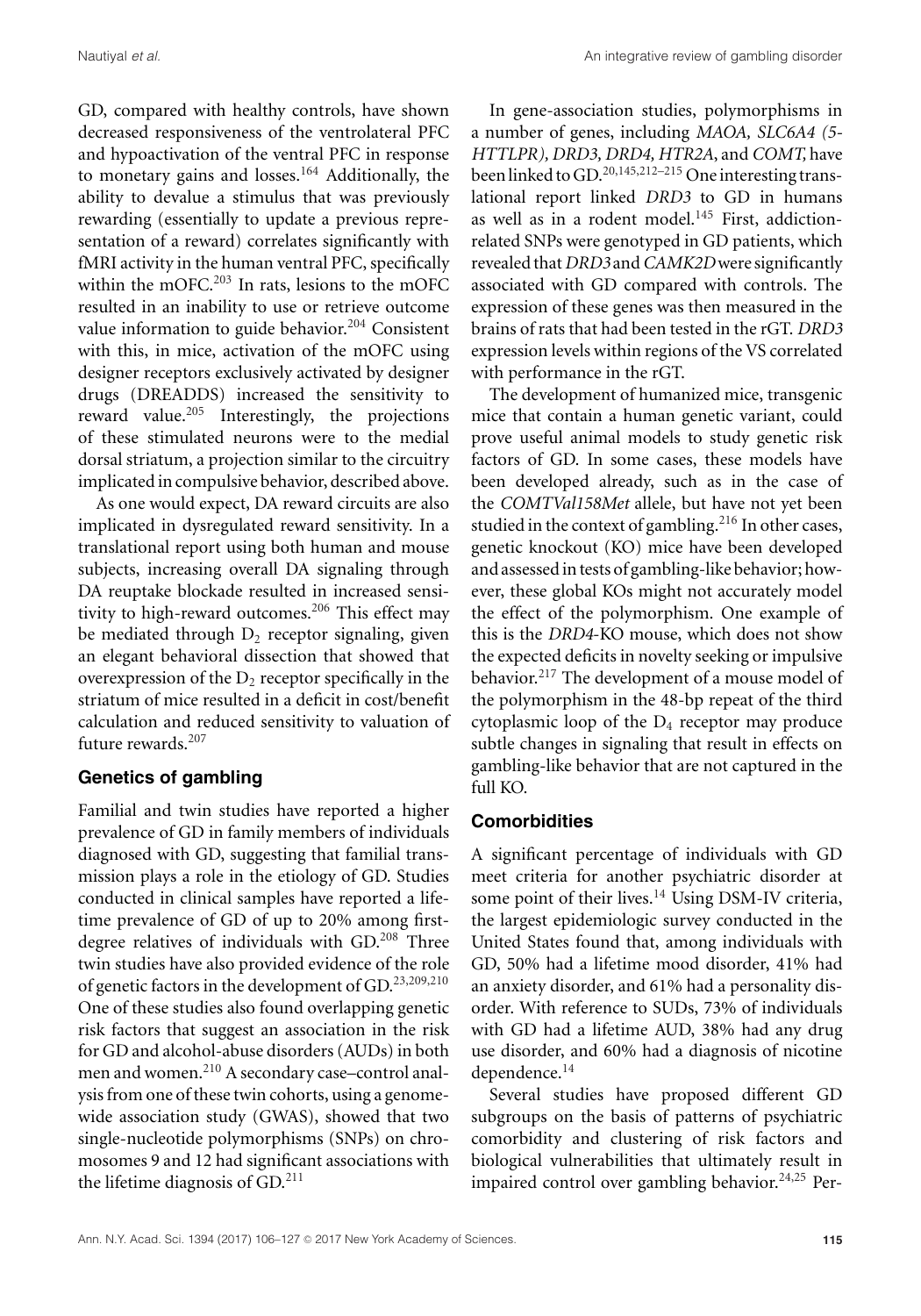haps the best known example of this approach is the "pathways model" described above.

Testing gambling-like behavior in rodent models of addiction and depression could help determine if the disorders are predisposing for the development of GD and/or have shared etiologies. There are both genetic and behavioral paradigms that exploit the known pathophysiology and predispositions of SUDs and major depressive disorder (MDD), which have been used extensively to investigate the underlying neural circuitry for these psychiatric disorders. One such approach has generated genetic KO mouse models of disorder-relevant genes identified from the GWAS or candidate gene-association studies: for example, the  $\mu$ -opioid receptor (OPRM1) and the Val allele of the COMT gene for SUD and serotoninrelated genes like the serotonin transporter-linked polymorphic region (5-HTTLPR) for MDD. Additionally, nongenetic models are also commonly used to induce a state of depression or addiction. For the former, chronic stress models induced by prolonged exposure to stressors or stress hormones induce depressive-like states in rodents. Likewise, repeated exposure to some drugs of abuse, like cocaine, results in an addiction-like drug-seeking state. It would be useful to test gambling-like behavior in these genetic and behavioral models of these disorders that are comorbid with GD to gain a better understanding of potential causal and/or common factors that contribute to the etiology of these disorders.

## **Approaches to treatment**

## *Psychotherapy*

Cognitive–behavioral therapy (CBT) is currently the best-supported treatment for GD. Even though there are variations within CBT modalities, altogether, CBT has demonstrated reduced gambling symptom severity, decreased financial loss, and less frequent gambling at posttreatment in several randomized control trials (RCTs).<sup>1</sup> One CBT modality is focused on identifying and modifying poor coping responses, focusing on training in new skills to manage high-risk situations.<sup>218</sup> An RCT comparing this CBT modality plus a Gambler's Anonymous (GA) referral versus GA alone found that the acquisition of coping skills mediated the reduction in gambling behaviors regardless of the treatment that individuals had received. $218$  The learning strategies to identify and manage triggers related to craving may be mediated by an increased prefrontal cortical control over motivational drives involving subcortical brain regions.<sup>219,220</sup>

Another CBT modality focuses primarily on correcting the cognitive distortions and biased information processing found in GD.<sup>173</sup> This process may involve balancing activity of brain circuits coding conflicting motivational states (e.g., increased activation of dorsal anterior cingulate, insula, and PFC relative to reward/motivational systems).<sup>219</sup> However, a study comparing different GD psychotherapies (i.e., cognitive, behavioral, motivational, and minimal intervention) revealed that addressing cognitive distortions did not yield superior outcomes compared with psychotherapies that did not explicitly target them.<sup>221</sup> Thus, there may be several pathways to therapeutic change that do not necessarily require the modification of this core GD phenotype.

Motivational interviewing (MI) has also been shown to decrease gambling frequency and financial loss in GD as either a stand-alone treatment or in combination with CBT.<sup>222–224</sup> MI is a clientcentered approach that works under the assumption that a primary obstacle to change is ambivalence.<sup>224</sup> It uses specific techniques to elicit "change talk" in order to help patients change their behaviors. A meta-analysis of GD psychotherapies indicated a large effect size of 2.01 at the end of treatment and an effect size of 1.59 upon follow-up (average of 17 months), suggesting favorable short- and long-term improvements.<sup>225</sup> However, dropout rates in psychotherapy studies are often high, posing a validity threat to these findings and suggesting the need to find better strategies to engage and retain patients.

One study demonstrated the potential of using brain imaging to explore the relationship between the fMRI correlates of cognitive control and treatment outcomes in GD. The study used fMRI Stroop measures before treatment onset in individuals with GD and was able to link Stroop-related brain activations before treatment onset to treatment outcome in individuals with GD receiving CBT incorporating aspects of imaginal desensitization and MI. Changes in symptomatology correlated positively with activation in the vmPFC, including in the OFC and medial frontal gyrus, and in the right VS, including the nucleus accumbens. Activity in additional brain regions, including the amygdala, hippocampus, parahippocampus, inferior temporal gyrus, and occipital cortex, also correlated with changes in symptomatology.<sup>219</sup>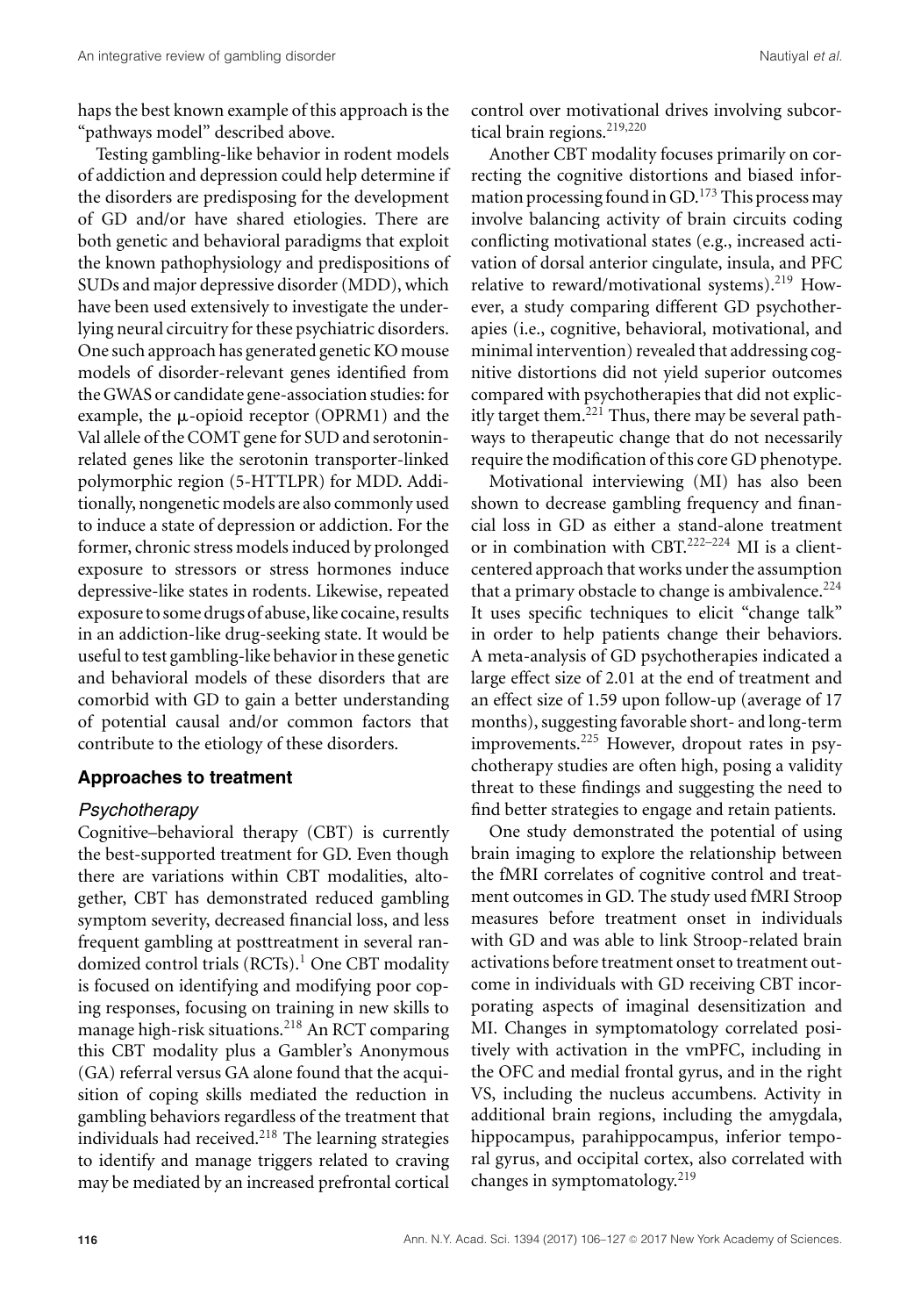Other than CBT and MI, there are no current psychotherapies addressing core phenotypes in GD.<sup>226,227</sup> In contingency management (CM), patients receive tangible rewards to reinforce positive behaviors, such as abstinence. For instance, in *voucher-based reinforcement,* which has been shown to be effective in several RCTs for SUD, patients receive a voucher for every drug-free urine sample provided. The voucher values are low at first, but increase as the number of consecutive drugfree urine samples increases; positive urine samples reset the value of the vouchers to the initial low value. Another type of CM uses *prize incentives* with chances to win cash prizes instead of vouchers.<sup>228</sup> Typically, program participants supplying drugnegative urine draw from a bowl for the chance to win prizes. RCTs of this sort have not been shown to promote gambling behavior in SUD populations.<sup>228</sup> On the basis of these principles, there is currently one research group enrolling patients in an open label trial using CM for GD [\(https://clinicaltrials.](https://clinicaltrials.gov/ct2/show/study/NCT02613754) [gov/ct2/show/study/NCT02613754\)](https://clinicaltrials.gov/ct2/show/study/NCT02613754).

## *Pharmacotherapy*

To date, there are no medications approved by the U.S. Food and Drug Administration (FDA) for GD. Different classes of agents have been tested in RCTs, including antidepressants, mood stabilizers (lithium and topiramate), antipsychotics (olanzapine), and opioid antagonists.<sup>229</sup> Interestingly, to date, these pharmacological targets have little overlap with the pharmacology work seen in most of the animal studies that model gambling-like behavior or phenotypes found in GD. Conversely, existing work on animal models of gambling has not generally guided treatment development for GD.

A hypothesized hypoactive serotoninergic system has provided the rationale for testing several SSRIs. These trials are complicated by high noncompletion rates. Large placebo effects have been noted in RCTs testing fluvoxamine, sertraline, and paroxetine.<sup>230,231</sup> Bupropion was also tested in a 12-week RCT.<sup>232</sup> The study found a few differences between the group receiving bupropion and the one receiving placebo on primary and secondary outcome measures, with subjects in both groups experiencing significant improvement. A meta-analysis that included the six RCTs examining the effects of antidepressants (fluvoxamine, paroxetine, sertraline, and bupropion) versus placebo

failed to find a statistically significant benefit of antidepressants compared with placebo.<sup>230</sup> Other antidepressants, including clomipramine, fluoxetine, citalopram, and nefazodone, showed some positive outcomes in open-label studies. Altogether, studies have been limited by their design, small size, high dropout rates, high placebo rates, and short follow-up periods.

An RCT suggested possible benefits with lithium in patients with GD and bipolar spectrum disorders (largely bipolar II disorder).<sup>233</sup> Compared with placebo, individuals showed a statistically significant decrease in GD symptoms as well as decreased affective instability. This sample was used to examine differences between 21 individuals with GD and bipolar spectrum disorders and 21 controls using PET.<sup>234</sup> The study found that GD with bipolar spectrum disorders had lower regional glucosemetabolic rates in subcortical regions, including the ventral VS, and that lithium treatment was associated with increasing the regional glucose metabolic rate in the VS. These findings should be interpreted with caution given the characteristics of this subgroup of patients.

Topiramate, an anticonvulsant medication with antiglutamatergic and pro–GABA and  $\alpha$ -amine-3-hydroxy-5-methyl-4-isoxazolepropionic acid (AMPA) receptor antagonist properties, was not superior to placebo in a 12-week  $RCT<sub>1</sub><sup>235</sup>$  Another RCT comparing four sessions of CBT plus either topiramate or placebo found that individuals in both groups exhibited significant improvement over time.<sup>236</sup> Olanzapine, a DA and serotonin antagonist with high affinity for  $D_2$  and 5-HT<sub>2A</sub> receptors, was examined in two RCTs. Both studies found no significant differences from placebo.<sup>230</sup>

Opioid antagonists have been the most promising in GD. Opioid receptors are widely distributed in the mesolimbic system and are related to the hedonic aspects of reward processing.<sup>237</sup> Opiate antagonists that decrease DA release attenuate reward-related responses in the VS and enhance punishment sensitivity in the mPFC in a gambling activity. $238$ Naltrexone and nalmefene, two prototypical nonspecific opioid antagonists that have been shown to reduce drinking in patients with AUD, have been examined in five RCTs for GD.<sup>230</sup> In a fixed-effects meta-analysis, opioid antagonists demonstrated a small (effect size Cohen's  $d = 0.22$ ), but significant benefit compared with placebo.<sup>230</sup> Similar to other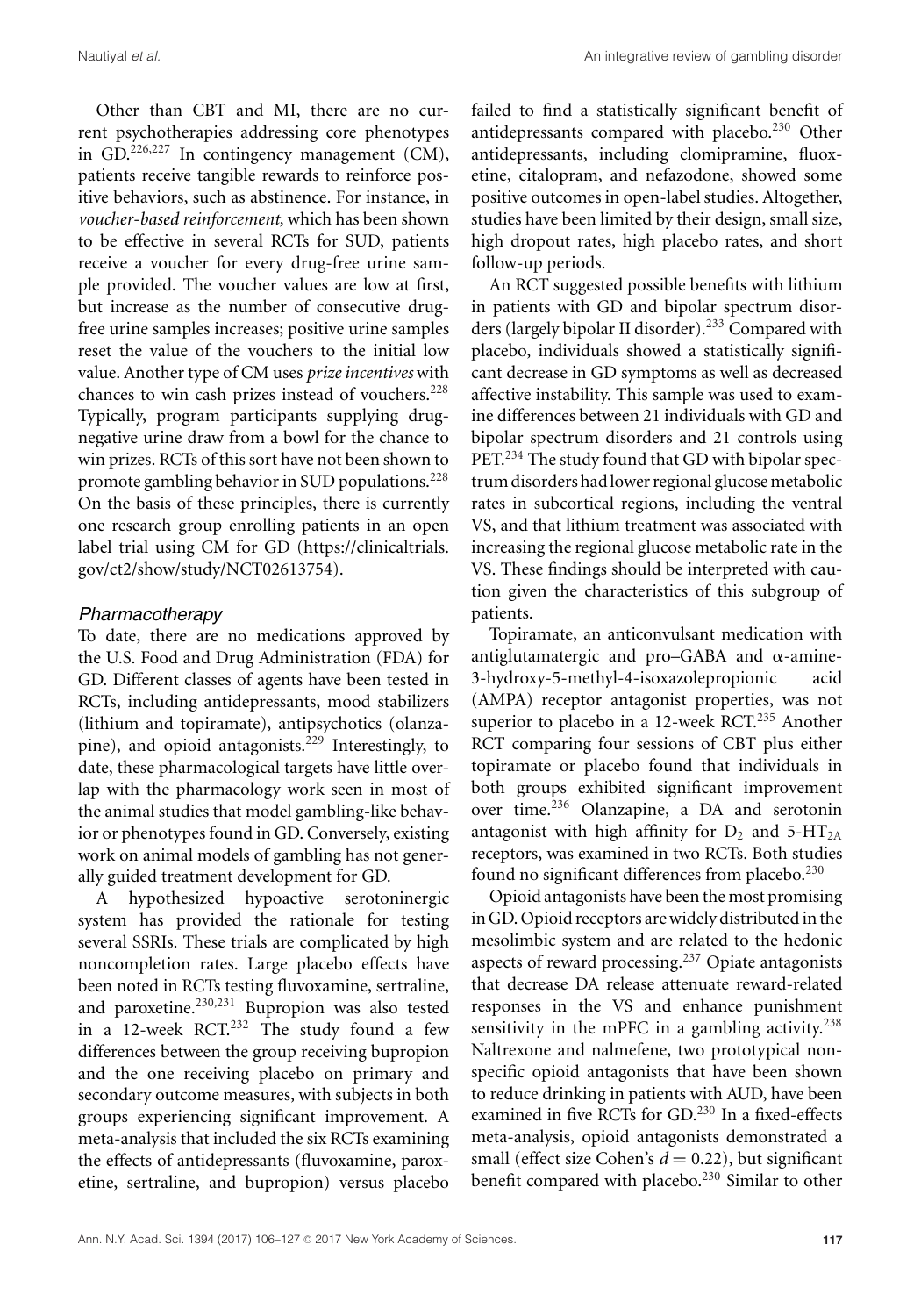|  | Table 1. Gambling disorder phenotypes |  |  |  |
|--|---------------------------------------|--|--|--|
|--|---------------------------------------|--|--|--|

| Phenotype                               | Clinical manifestation                                                                                                                                      | Assessment in humans                                                                                                                                   | Neural basis in humans                                                                                                                                                                                | Assessment in rodents                                                                                                                                                                                             | Neural basis in rodents                                                                                                                                                                                                                                                                                                                                                                                                                   |
|-----------------------------------------|-------------------------------------------------------------------------------------------------------------------------------------------------------------|--------------------------------------------------------------------------------------------------------------------------------------------------------|-------------------------------------------------------------------------------------------------------------------------------------------------------------------------------------------------------|-------------------------------------------------------------------------------------------------------------------------------------------------------------------------------------------------------------------|-------------------------------------------------------------------------------------------------------------------------------------------------------------------------------------------------------------------------------------------------------------------------------------------------------------------------------------------------------------------------------------------------------------------------------------------|
| Decision<br>making                      | Continuous gambling<br>despite negative<br>expected value ("the<br>house always wins")                                                                      | Measured by IGT,<br>Cambridge<br>Gambling Task, and<br>Game of Dice<br>$Task^{11,68,241}$                                                              | Dysregulated OFC,<br>vmPFC, and ventral<br>striatum<br>activity <sup>88,242</sup>                                                                                                                     | Rodent gambling<br>tasks, $46,48,50,53$ rodent<br>betting task, <sup>69</sup> and<br>probabilistic dis-<br>counting/selection<br>$tasks^{74,93}$                                                                  | Increasing dopamine<br>signaling and<br>inactivation of the<br>OFC increase risky<br>choices; <sup>52,69,70,81</sup><br>lesions to the<br>agranular insula,<br>infralimbic, or<br>prelimbic cortex<br>increase risky<br>decision<br>making84,169                                                                                                                                                                                          |
| Impulsivity                             | Inability to control<br>gambling urges,<br>diminished regard<br>for future negative<br>consequences,<br>lacking forethought                                 | Measure Eysenck<br>Impulsivity Scale,<br>go/no-go, and stop<br>signal tasks <sup>58</sup>                                                              | Reduced dorsomedial<br>PFC activity;<br>dysregulated<br>dopamine signaling;<br>and impulsivity is<br>inversely correlated<br>with serotonin<br>levels <sup>242-244</sup>                              | Go/no-go, $104,137$<br>5-choice serial<br>reaction time task, <sup>10</sup><br>differential<br>reinforcement of<br>low-rate<br>responding, <sup>137</sup> and<br>delayed<br>discounting93,245                     | Activation of serotonin<br>neurons decreases<br>waiting<br>impulsivity; <sup>132</sup><br>5-HT <sub>1B</sub> , 5-HT2B,<br>and $5-HT_{2C}$<br>blockade/absence<br>increase impulsive<br>action <sup>137,141,147</sup> and<br>5-HT <sub>2A</sub> blockade<br>decreases it;<br>$\rm ^{106}$ D1<br>antagonists and<br>striatal DA lesions<br>increase impulsive<br>choice; <sup>117,118</sup> and NE<br>reuptake reduces<br>impulsivity94,121 |
| Compulsivity                            | Persistent and<br>recurrent gambling<br>despite jeopardizing<br>or losing a<br>significant<br>relationship, job, or<br>educational or career<br>opportunity | Measured with<br>Wisconsin Card<br>Sorting Task,<br>set-shifting, and<br>reversal learning<br>tasks $58,162$                                           | Hyperactive<br>corticostriatal<br>circuit <sup>162,166</sup>                                                                                                                                          | Perseverative behavior<br>(e.g., time spent<br>grooming), <sup>170</sup> habit<br>formation, <sup>246</sup> and<br>persistence of reward<br>seeking despite<br>negative<br>consequences (e.g.,<br>shock $)^{171}$ | Hyperactive<br>corticostriatal<br>activity is associated<br>with<br>compulsivity; <sup>169</sup><br>reduced striatal $D_2$<br>receptors increase<br>compulsivity <sup>172</sup>                                                                                                                                                                                                                                                           |
| Cognitive<br>distortions                | Control over outcomes,<br>estimation of skill,<br>attribution for<br>failure all<br>dysregulated                                                            | Loss-chasing behavior,<br>sensitivity to near<br>misses, and using the<br>Gambling Related<br><b>Cognitions Scale</b><br>(GRCS) <sup>247</sup>         | Lesions to the insula<br>decrease near-miss<br>effects, 188 elevated<br>activity in the<br>anterior cingulate<br>cortex (in healthy<br>controls<br>participating in<br>gambling tasks) <sup>179</sup> | Rodent model of loss<br>chasing <sup>177</sup> and<br>rodent slot machine<br>$task^{182}$                                                                                                                         | 5- $HT_{1A}$ agonists reduce<br>chasing-like<br>behavior; <sup>177</sup><br>inactivation of<br>agranular insula<br>increases chasing <sup>184</sup>                                                                                                                                                                                                                                                                                       |
| <b>Sensation</b><br>seeking             | Gambling as a way to<br>seek excitement or in<br>response to<br>boredom,<br>experiencing a<br>"rush"                                                        | Sensation-seeking<br>$\rm scale^{248}$                                                                                                                 | Increased endogenous<br>dopamine levels; $D_2$<br>receptor antagonists<br>reduce sensation<br>seeking <sup>198</sup>                                                                                  | Exploration in a novel<br>environment; <sup>191</sup><br>operant tasks with<br>multisensory<br>stimuli <sup>181,192</sup>                                                                                         | D1 receptor<br>antagonists increase<br>responding for<br>sensory stimuli <sup>194,196</sup>                                                                                                                                                                                                                                                                                                                                               |
| Reward and<br>punishment<br>sensitivity | Inaccurate perception<br>or representation of<br>the value of<br>outcomes: rewards<br>or losses                                                             | Sensitivity to<br>Punishment and<br>Sensitivity to Reward<br>Questionnaire, Card<br>Guessing Task, and<br>Probabilistic<br>Reversal Task <sup>11</sup> | Decreased activity in<br>the VLPFC found in<br>GD, which also<br>correlates with<br>deficits in devaluing<br>previous<br>rewards <sup>119,185</sup>                                                   | Devaluation and<br>reversal learning<br>tasks <sup>64,204,205</sup>                                                                                                                                               | Decreased ventral PFC<br>(mOFC) to striatum<br>activity <sup>204,205</sup> and<br>increased DA $(D2)$<br>signaling <sup>206207</sup> result<br>in diminished<br>reward sensitivity                                                                                                                                                                                                                                                        |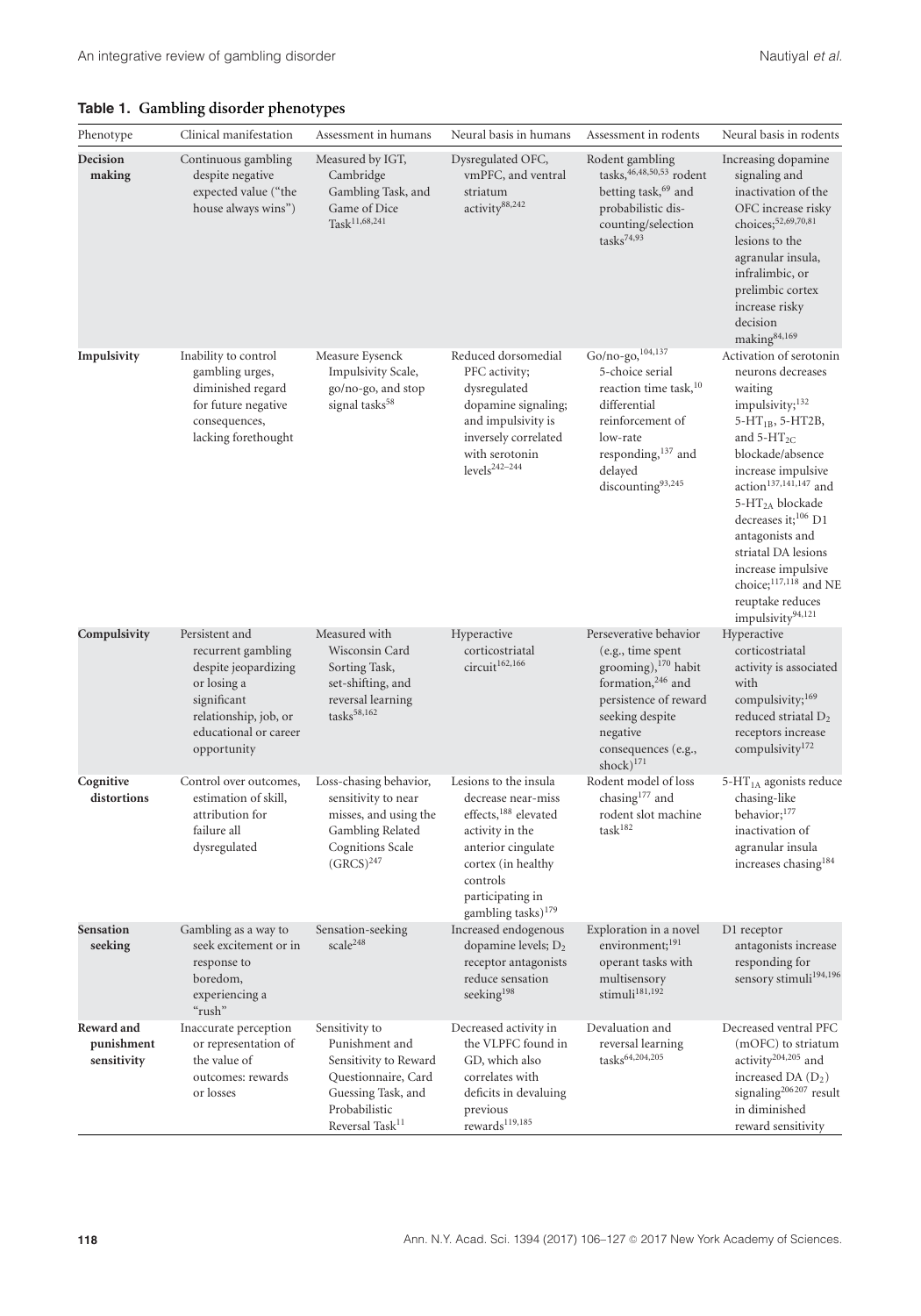medication and psychotherapy trials, dropout rates have been high (45.8–66%). Some data suggest that these medications appear particularly helpful in individuals with a family history of AUD.<sup>239</sup>

Overall, it may be useful to begin testing medications, perhaps already approved for the treatment of other conditions,which target neurobiology that has been implicated in GD phenotypes from mouse studies. For example, FDA-approved drugs that target individual serotonin receptors (rather than increasing serotonin globally) could be tested for their ability to reduce impulsivity found in GD patients.

# **Conclusions**

As this review highlights, there is a large amount of human- and animal-based research focused on the phenotypes found in GD. However, in many cases, the translation from mouse to human and back has been limited. Novel evidence-based interventions are needed for the treatment of GD. The development of these interventions could rely on animal models in which targeted manipulations can be tested in the absence of many confounds. The identification of the neural circuits that subserve phenotypes found in GD is an important avenue to pursue. In humans, we do not yet have ways to identify neural system—or phenotype-specific dysfunction at the individual patient level, which could potentially lead to specific treatment recommendations. Ongoing work on the various brain mechanisms associated with the symptoms of GD in individuals is likely to be the basis for novel, personalized therapeutic alternatives. Using a phenotypebased approach in parallel in humans and animal models may aid in bridging the translational gap between basic science and clinical research by making the integration of the translational results more straightforward. It can also help lend clarity to the issues relating to underlying phenotypes shared by GD and SUD. The inclusion of GD in the DSM-5 among the substance-related and addictive disorders should encourage this phenotypic approach to better understanding the shared and distinct behavioral, neural, and genetic phenotypes. Additionally, the deconstruction of GD into distinct phenotypes allows for the development of better animal models with good construct validity and can make determining the neural basis more tractable as well, since

there are likely multiple dysregulated neural circuits that contribute to GD. With better information about the biological basis of these phenotypes, the heterogeneity of GD patients can be addressed with more theory-based personalized treatment.

This integration of animal and human studies offers an overview of the course, genetics, pathophysiology, and treatment of GD (Table 1). Given the complex pathways and genetics involved in the development of GD, we encourage further integrative translational strategies to advance GD research. Using a phenotype-based approach may aid in bridging the translational gap between basic science and clinical research. Breaking GD down into components can make determining the neural basis of this complex disorder more tractable, especially in animal models. Because there are likely multiple dysregulated neural circuits to which GD can be attributed, this approach may be better suited than seeking a unique neural basis of GD. To improve translation to human research, the development of animal paradigms can benefit from ongoing dialogue with clinicians, and additional available tools should be used to dissect the neural circuits that subserve phenotypes that are seen as dysregulated in GD. At the same time, clinical trials could be designed to enroll patients with phenotype specificity, and interventions could be chosen on the basis of phenotype-specific neurobiology. Additionally, the use of behavioral measures of these phenotypes should be included in clinical trials to assess behavioral effects that might not be seen in global end point measures of gambling severity.

Finally, from a treatment perspective, even though a substantial proportion of patients respond to CBT, most individuals with GD do not seek treatment. Some pharmacological agents have been tested in animal studies and show some promise in GD but still need to be tested in humans. With better information about the biological basis of these phenotypes taken from animal models, the heterogeneity of GD patients may be made clear on the basis of phenotype-specific diagnoses, which can be addressed with more theory-based personalized treatment. In relation to psychotherapy, treatment availability and dissemination remain key issues. Evidence-based interventions that use newer technologies may be the key to increase dissemination of GD treatments.<sup>240</sup> Interventions of this sort may offer an alternative that could address the shortage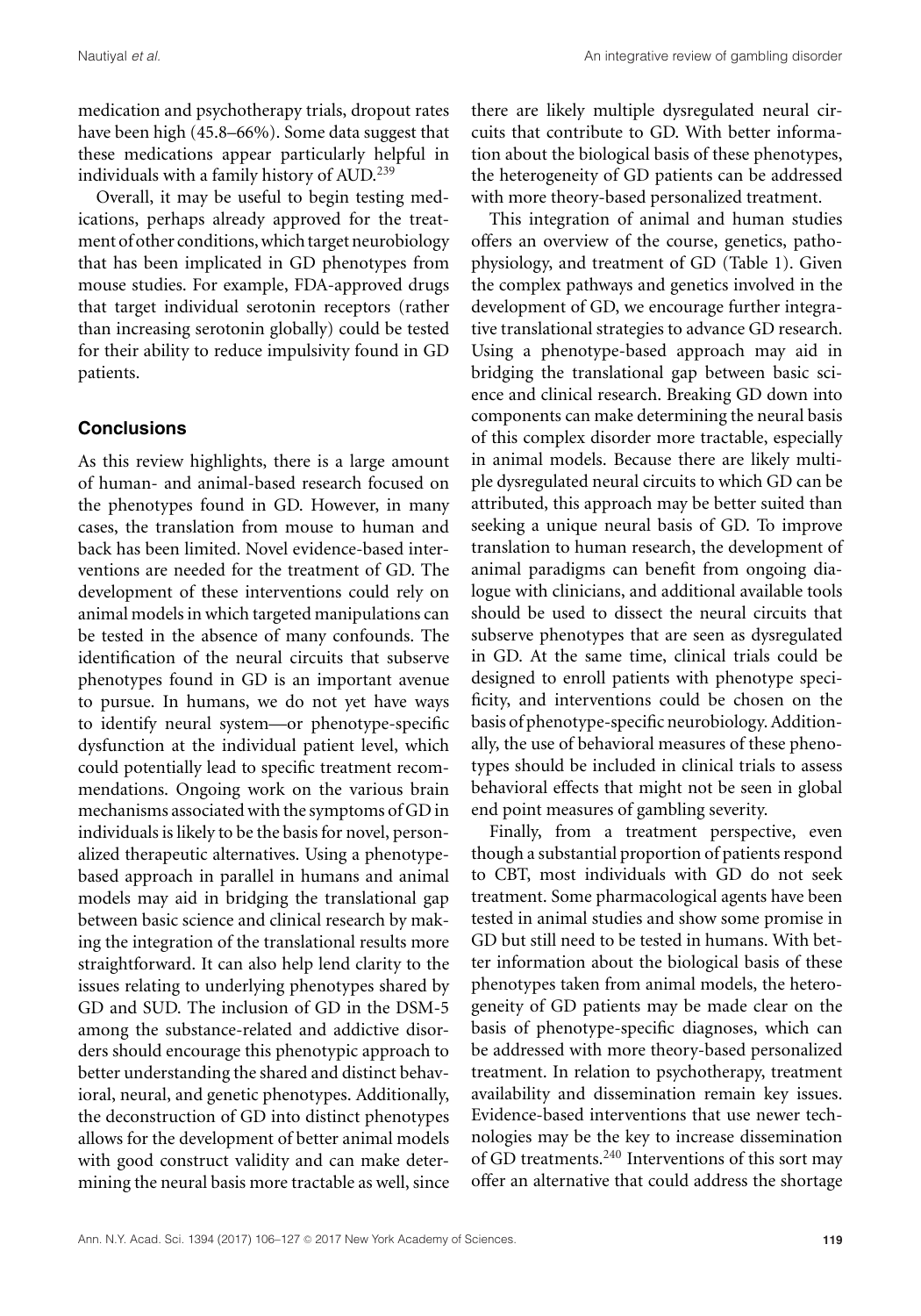of providers properly trained to provide evidencebased treatments for GD.

## **Acknowledgments**

Support was provided by the National Center for Responsible Gaming (K.M.N.), National Institute of Mental Health K99 106731 (K.M.N.), a NARSAD Young Investigator Award (K.M.N.), the Chapman Perelman Foundation (M.O.), and the Office of Alcoholism and Substance Abuse Services (OASAS) (M.O.). The views presented in this paper are those of the authors and do not necessarily represent the views of the National Institutes of Health or any U.S. Government agency.

# **Competing interests**

The authors declare no competing interests.

## **References**

- 1. Cowlishaw, S., S. Merkouris, N. Dowling, *et al*. 2012. Psychological therapies for pathological and problem gambling. *The Cochrane Database Syst. Rev.* **11:** CD008937.
- 2. Hodgins, D.C., J.N. Stea & J.E. Grant. 2011. Gambling disorders. *Lancet* **378:** 1874–1884.
- 3. American Psychiatric Association. 2013. *Diagnostic and Statistical Manual of Mental Disorders DSM-5* (5th ed.). Washington, DC. American Psychiatric Association.
- 4. Petry, N.M., C. Blanco, C. Jin, *et al*. 2014. Concordance between gambling disorder diagnoses in the DSM-IV and DSM-5: results from the National Epidemiological Survey of Alcohol and Related Disorders. *Psychol. Addict. Behav.* **28:** 586–591.
- 5. Strong, D.R. & C.W. Kahler. 2007. Evaluation of the continuum of gambling problems using the DSM-IV. *Addiction* **102:** 713–721.
- 6. Ashley, L.L. & K.K. Boehlke. 2012. Pathological gambling: a general overview. *J. Psychoactive Drugs* **44:** 27–37.
- 7. Conversano, C., D. Marazziti, C. Carmassi, *et al*. 2012. Pathological gambling: a systematic review of biochemical, neuroimaging, and neuropsychological findings. *Harv. Rev. Psychiatry* **20:** 130–148.
- 8. Grant, J.E., B.L. Odlaug & S.R. Chamberlain. 2016. Neural and psychological underpinnings of gambling disorder: a review. *Prog. Neuro-psychopharmacol. Biol. Psychiatry* **65:** 188–193.
- 9. Raylu, N. & T.P. Oei. 2002. Pathological gambling. A comprehensive review. *Clin. Psychol. Rev.* **22:** 1009–1061.
- 10. Potenza, M.N. 2008. Review. The neurobiology of pathological gambling and drug addiction: an overview and new findings. *Philos. Trans. R. Soc. Lond. B Biol. Sci.* **363:** 3181– 3189.
- 11. Fauth-Buhler, M., K. Mann & M.N. Potenza. 2016. Pathological gambling: a review of the neurobiological evidence relevant for its classification as an addictive disorder. Addict. *Biol.* doi: [10.1111/adb.12378.](https://doi.org/10.1111/adb.12378)
- 12. Bland, R.C., S.C. Newman, H. Orn, *et al*. 1993. Epidemiology of pathological gambling in Edmonton. *Can. J. Psychiatry* **38:** 108–112.
- 13. Cunningham-Williams, R.M., L.B. Cottler, W.M. Compton, 3rd, *et al*. 1998. Taking chances: problem gamblers and mental health disorders—results from the St. Louis Epidemiologic Catchment Area Study. *Am. J. Public Health* **88:** 1093–1096.
- 14. Petry, N.M., F.S. Stinson & B.F. Grant. 2005. Comorbidity of DSM-IV pathological gambling and other psychiatric disorders: results from the National Epidemiologic Survey on Alcohol and Related Conditions. *J. Clin. Psychiatry* **66:** 564–574.
- 15. Martins, S.S., C.L. Storr, G.P. Lee, *et al*. 2013. Environmental influences associated with gambling in young adulthood. *J. Urban Health* **90:** 130–140.
- 16. Volberg, R.A. 1994. The prevalence and demographics of pathological gamblers: implications for public health. *Am. J. Public Health* **84:** 237–241.
- 17. Welte, J.W., G.M. Barnes, W.F. Wieczorek, *et al*. 2004. Risk factors for pathological gambling. *Addict. Behav.* **29:** 323– 335.
- 18. Browne, B.A. & D.J. Brown. 1994. Predictors of lottery gambling among American college students. *J. Soc. Psychol.* **134:** 339–347.
- 19. Okuda, M., W. Liu, J.A. Cisewski, *et al*. 2016. Gambling disorder and minority populations: prevalence and risk factors. *Curr. Addict. Rep.* **3:** 280–292.
- 20. Ibanez, A., I. Perez de Castro, J. Fernandez-Piqueras, *et al*. 2000. Pathological gambling and DNA polymorphic markers at MAO-A and MAO-B genes. *Mol. Psychiatry* **5:** 105– 109.
- 21. Slutske, W.S., S. Eisen, H. Xian, *et al*. 2001. A twin study of the association between pathological gambling and antisocial personality disorder. *J. Abnorm. Psychol.* **110:** 297–308.
- 22. Petry, N.M., K.L. Steinberg & C. Women's Problem Gambling Research. 2005. Childhood maltreatment in male and female treatment-seeking pathological gamblers. *Psychol. Addict. Behav.* **19:** 226–229.
- 23. Blanco, C., J. Myers & K.S. Kendler. 2012. Gambling, disordered gambling and their association with major depression and substance use: a web-based cohort and twin-sibling study. *Psychol. Med.* **42:** 497–508.
- 24. Blaszczynski, A. & L. Nower. 2002. A pathways model of problem and pathological gambling. *Addiction* **97:** 487– 499.
- 25. Nower, L., S.S. Martins, K.-H. Lin, *et al*. 2013. Subtypes of disordered gamblers: results from the National Epidemiologic Survey on Alcohol and Related Conditions. *Addiction* **108:** 789–798.
- 26. Kendler, K.S., C.O. Gardner & C.A. Prescott. 2002. Toward a comprehensive developmental model for major depression in women. *Am. J. Psychiatry* **159:** 1133–1145.
- 27. Blanco, C., J. Hanania, N.M. Petry, *et al*. 2015. Towards a comprehensive developmental model of pathological gambling. *Addiction* **110:** 1340–1351.
- 28. Raylu, N. & T.P. Oei. 2004. Role of culture in gambling and problem gambling. *Clin. Psychol. Rev.* **23:** 1087–1114.
- 29. Alegria, A.A., N.M. Petry, D.S. Hasin, *et al*. 2009. Disordered gambling among racial and ethnic groups in the US: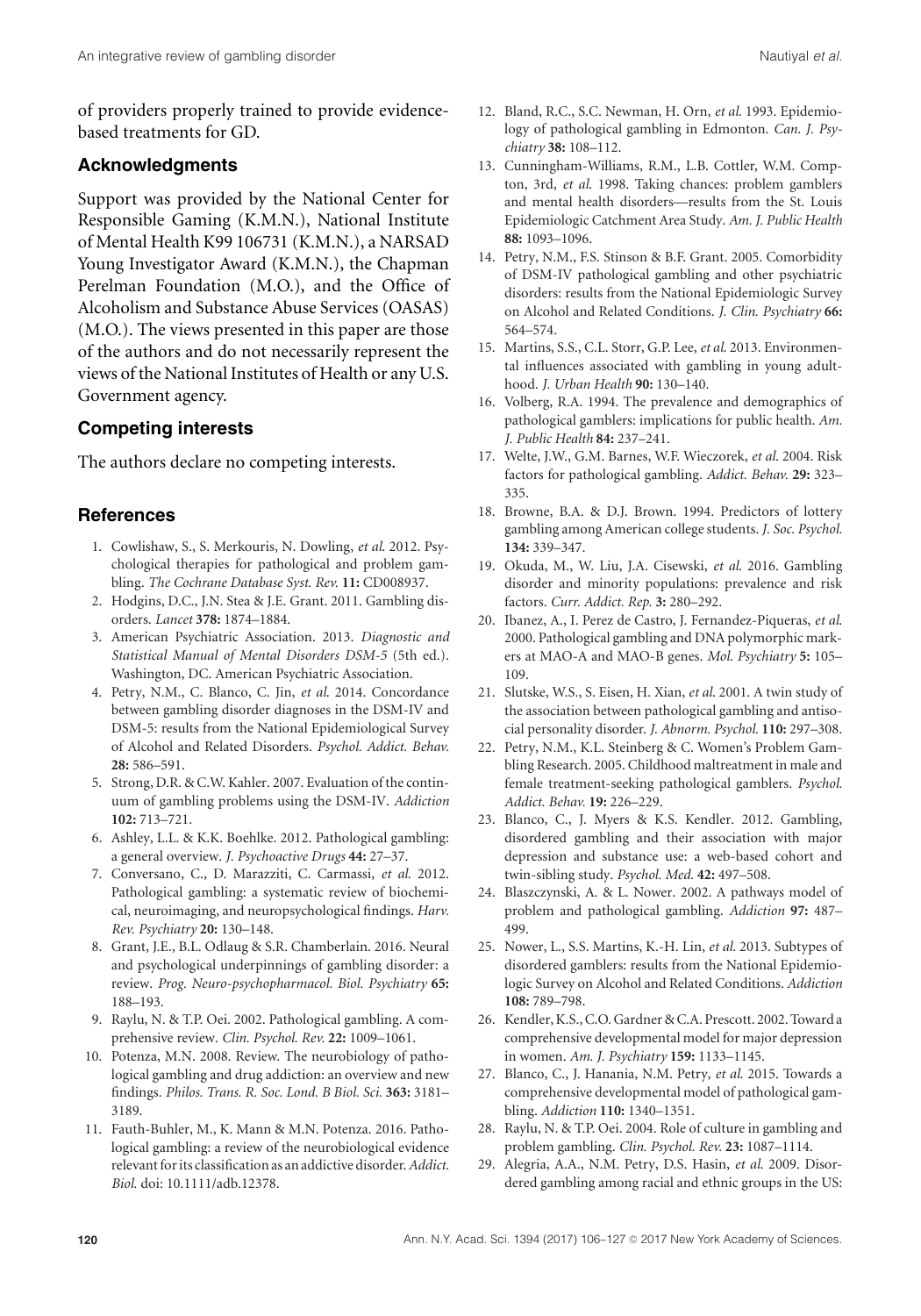results from the National Epidemiologic Survey on Alcohol and Related Conditions. *CNS Spectr*. **14:** 132–142.

- 30. Okuda, M., I. Balan, N.M. Petry, *et al*. 2009. Cognitive– behavioral therapy for pathological gambling: cultural considerations. *Am. J. Psychiatry* **166:** 1325–1330.
- 31. Slutske, W.S. 2006. Natural recovery and treatment-seeking in pathological gambling: results of two U.S. national surveys. *Am. J. Psychiatry* **163:** 297–302.
- 32. Blanco, C., D.S. Hasin, N. Petry, *et al*. 2006. Sex differences in subclinical and DSM-IV pathological gambling: results from the National Epidemiologic Survey on Alcohol and Related Conditions. *Psychol. Med.* **36:** 943–953.
- 33. Ibanez, A., C. Blanco, I. Perez de Castro,*et al*. 2003. Genetics of pathological gambling. *J. Gambl. Stud.* **19:** 11–22.
- 34. Potenza, M.N., M.A. Steinberg, S.D. McLaughlin, *et al*. 2001. Gender-related differences in the characteristics of problem gamblers using a gambling helpline. *Am. J. Psychiatry* **158:** 1500–1505.
- 35. Odlaug, B.L., P.J. Marsh, S.W. Kim, *et al*. 2011. Strategic vs nonstrategic gambling: characteristics of pathological gamblers based on gambling preference. *Ann. Clin. Psychiatry* **23:** 105–112.
- 36. Ledgerwood, D.M. & N.M. Petry. 2006. Psychological experience of gambling and subtypes of pathological gamblers. *Psychiatry Res*. **144:** 17–27.
- 37. Verdura Vizcaino, E.J., P. Fernandez-Navarro, N. Petry, *et al*. 2014. Differences between early-onset pathological gambling and later-onset pathological gambling: data from the National Epidemiologic Survey on Alcohol and Related Conditions (NESARC). *Addiction* **109:** 807–813.
- 38. Breen, R.B. & M. Zimmerman. 2002. Rapid onset of pathological gambling in machine gamblers. *J. Gambl. Stud.* **18:** 31–43.
- 39. Moghaddam, J.F., G. Yoon, D.L. Dickerson, *et al*. 2015. Suicidal ideation and suicide attempts in five groups with different severities of gambling: findings from the National Epidemiologic Survey on Alcohol and Related Conditions. *Am. J. Addict.* **24:** 292–298.
- 40. Maccallum, F. & A. Blaszczynski. 2003. Pathological gambling and suicidality: an analysis of severity and lethality. *Suicide Life Threat. Behav.* **33:** 88–98.
- 41. Petry, N.M. & B.D. Kiluk. 2002. Suicidal ideation and suicide attempts in treatment-seeking pathological gamblers. *J. Nerv. Ment. Dis.* **190:** 462–469.
- 42. Suurvali, H., J. Cordingley, D.C. Hodgins, *et al*. 2009. Barriers to seeking help for gambling problems: a review of the empirical literature. *J. Gambl. Stud.* **25:** 407– 424.
- 43. Clark, L. 2010. Decision-making during gambling: an integration of cognitive and psychobiological approaches. *Philos. Trans. R. Soc. Lond. B Biol. Sci.* **365:** 319–330.
- 44. Goudriaan, A.E., J. Oosterlaan, E. de Beurs, *et al*. 2006. Neurocognitive functions in pathological gambling: a comparison with alcohol dependence, Tourette syndrome and normal controls. *Addiction* **101:** 534–547.
- 45. Petry, N.M. 2001. Pathological gamblers, with and without substance use disorders, discount delayed rewards at high rates. *J. Abnorm. Psychol.* **110:** 482–487.
- 46. Zeeb, F.D., T.W. Robbins & C.A. Winstanley. 2009. Serotonergic and dopaminergic modulation of gambling behav-

ior as assessed using a novel rat gambling task. *Neuropsychopharmacology* **34:** 2329–2343.

- 47. Rivalan, M., S.H. Ahmed & F. Dellu-Hagedorn. 2009. Riskprone individuals prefer the wrong options on a rat version of the Iowa gambling task. *Biol. Psychiatry* **66:** 743–749.
- 48. van den Bos, R., W. Lasthuis, E. den Heijer, *et al*. 2006. Toward a rodent model of the Iowa gambling task. *Behav. Res. Methods* **38:** 470–478.
- 49. Rokosik, S.L. & T.C. Napier. 2011. Intracranial selfstimulation as a positive reinforcer to study impulsivity in a probability discounting paradigm. *J. Neurosci. Methods* **198:** 260–269.
- 50. Tedford, S.E., N.A. Holtz, A.L. Persons, *et al*. 2014. A new approach to assess gambling-like behavior in laboratory rats: using intracranial self-stimulation as a positive reinforcer. *Front. Behav. Neurosci.* **8:** 215.
- 51. Pena-Oliver, Y., S. Sanchez-Roige, D.N. Stephens, *et al*. 2014. Alpha-synuclein deletion decreases motor impulsivity but does not affect risky decision making in a mouse gambling task. *Psychopharmacology* **231:** 2493– 2506.
- 52. Young, J.W., J. van Enkhuizen, C.A. Winstanley,*et al*. 2011. Increased risk-taking behavior in dopamine transporter knockdown mice: further support for a mouse model of mania. *J. Psychopharmacol.* **25:** 934–943.
- 53. Pittaras, E., J. Callebert, M. Chennaoui,*et al*. 2016. Individual behavioral and neurochemical markers of unadapted decision-making processes in healthy inbred mice. *Brain Struct. Funct.* **221:** 4615–4629.
- 54. de Visser, L., J.R. Homberg, M. Mitsogiannis, *et al*. 2011. Rodent versions of the Iowa gambling task: opportunities and challenges for the understanding of decision-making. *Front. Neurosci.* **5:** 109.
- 55. Simon, N.W., R.J. Gilbert, J.D. Mayse,*et al*. 2009. Balancing risk and reward: a rat model of risky decision making. *Neuropsychopharmacology* **34:** 2208–2217.
- 56. Blaszczynski, A. 1999. Pathological gambling and obsessive–compulsive spectrum disorders. *Psychol. Rep.* **84:** 107–113.
- 57. Frost, R.O., B.M. Meagher & J.H. Riskind. 2001. Obsessive– compulsive features in pathological lottery and scratchticket gamblers. *J. Gambl. Stud.* **17:** 5–19.
- 58. Goudriaan, A.E., J. Oosterlaan, E. de Beurs, *et al*. 2005. Decision making in pathological gambling: a comparison between pathological gamblers, alcohol dependents, persons with Tourette syndrome, and normal controls. *Brain Res. Cogn. Brain Res.* **23:** 137–151.
- 59. Odlaug, B.L., S.R. Chamberlain, S.W. Kim, *et al*. 2011. A neurocognitive comparison of cognitive flexibility and response inhibition in gamblers with varying degrees of clinical severity. *Psychol. Med.* **41:** 2111–2119.
- 60. van Holst, R.J., W. van den Brink, D.J. Veltman, *et al*. 2010. Brain imaging studies in pathological gambling. *Curr. Psychiatry Rep.* **12:** 418–425.
- 61. Cocker, P.J., K. Dinelle, R. Kornelson, *et al*. 2012. Irrational choice under uncertainty correlates with lower striatal D(2/3) receptor binding in rats. *J. Neurosci.* **32:** 15450– 15457.
- 62. Rokosik, S.L. & T.C. Napier. 2012. Pramipexole-induced increased probabilistic discounting: comparison between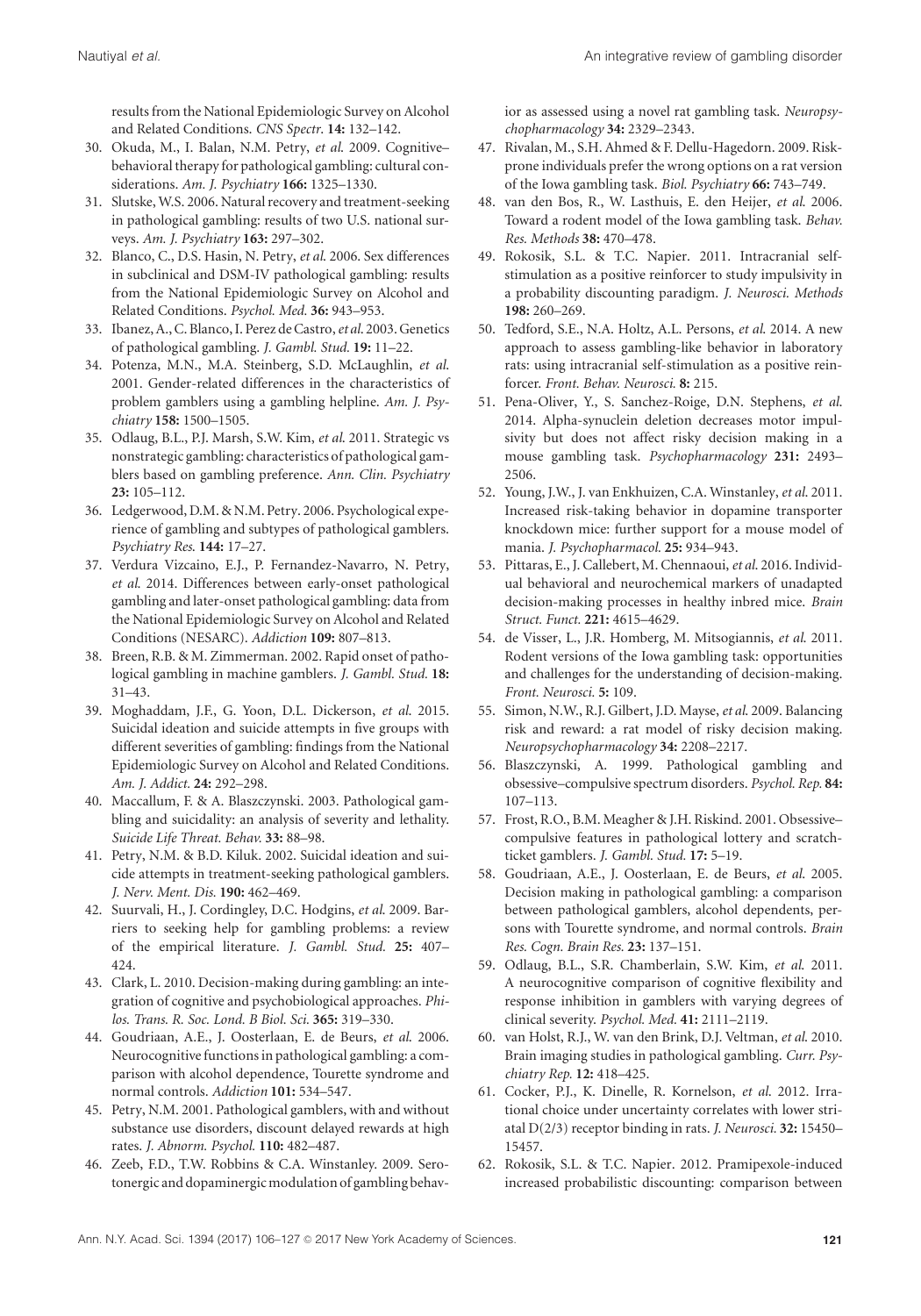a rodent model of Parkinson's disease and controls. *Neuropsychopharmacology* **37:** 1397–1408.

- 63. Winstanley, C.A. 2011. Gambling rats: insight into impulsive and addictive behavior. *Neuropsychopharmacology* **36:** 359.
- 64. Zeeb, F.D. & C.A. Winstanley. 2013. Functional disconnection of the orbitofrontal cortex and basolateral amygdala impairs acquisition of a rat gambling task and disrupts animals' ability to alter decision-making behavior after reinforcer devaluation. *J. Neurosci.* **33:** 6434–6443.
- 65. Zeeb, F.D., A.C. Wong & C.A. Winstanley. 2013. Differential effects of environmental enrichment, social-housing, and isolation-rearing on a rat gambling task: dissociations between impulsive action and risky decision-making. *Psychopharmacology* **225:** 381–395.
- 66. Brevers, D., A. Bechara, A. Cleeremans, *et al*. 2013. Iowa gambling task (IGT): twenty years after—gambling disorder and IGT. *Front. Psychol.* **4:** 665.
- 67. Ciccarelli, M., M.D. Griffiths, G. Nigro, *et al*. 2017. Decision making, cognitive distortions and emotional distress: a comparison between pathological gamblers and healthy controls. *J. Behav. Ther. Exp. Psychiatry* **54:** 204–210.
- 68. Brand, M., E. Kalbe, K. Labudda, *et al*. 2005. Decisionmaking impairments in patients with pathological gambling. *Psychiatry Res*. **133:** 91–99.
- 69. Barrus, M.M., J.G. Hosking, P.J. Cocker, *et al*. 2016. Inactivation of the orbitofrontal cortex reduces irrational choice on a rodent Betting Task. *Neuroscience* **345:** 38–48.
- 70. St Onge, J.R. & S.B. Floresco. 2009. Dopaminergic modulation of risk-based decision making. *Neuropsychopharmacology* **34:** 681–697.
- 71. Simon, N.W., K.S. Montgomery, B.S. Beas, *et al*. 2011. Dopaminergic modulation of risky decision-making. *J. Neurosci.* **31:** 17460–17470.
- 72. Baarendse, P.J. & L.J. Vanderschuren. 2012. Dissociable effects of monoamine reuptake inhibitors on distinct forms of impulsive behavior in rats. *Psychopharmacology* **219:** 313–326.
- 73. Fiorillo, C.D., P.N. Tobler & W. Schultz. 2003. Discrete coding of reward probability and uncertainty by dopamine neurons. *Science* **299:** 1898–1902.
- 74. Parker, J.G., M.J. Wanat, M.E. Soden, *et al*. 2011. Attenuating GABA(A) receptor signaling in dopamine neurons selectively enhances reward learning and alters risk preference in mice. *J. Neurosci.* **31:** 17103–17112.
- 75. Baarendse, P.J., C.A. Winstanley & L.J. Vanderschuren. 2013. Simultaneous blockade of dopamine and noradrenaline reuptake promotes disadvantageous decision making in a rat gambling task. *Psychopharmacology* **225:** 719–731.
- 76. Silveira, M.M., W.S. Murch, L. Clark, *et al*. 2016. Chronic atomoxetine treatment during adolescence does not influence decision-making on a rodent gambling task, but does modulate amphetamine's effect on impulsive action in adulthood. *Behav. Pharmacol.* **27:** 350–363.
- 77. Faulkner, P., S. Selvaraj, A. Pine,*et al*. 2014. The relationship between reward and punishment processing and the 5- HT1A receptor as shown by PET. *Psychopharmacology* **231:** 2579–2586.
- 78. Macoveanu, J., J.B. Rowe, B. Hornboll,*et al*. 2013. Serotonin 2A receptors contribute to the regulation of risk-averse decisions. *Neuroimage* **83:** 35–44.
- 79. Amodeo, D.A., J.H. Jones, J.A. Sweeney, *et al*. 2014. Risperidone and the 5-HT2A receptor antagonist M100907 improve probabilistic reversal learning in BTBR  $T + tf/J$ mice. *Autism Res*. **7:** 555–567.
- 80. Stopper, C.M., E.B. Green & S.B. Floresco. 2014. Selective involvement by the medial orbitofrontal cortex in biasing risky, but not impulsive, choice. *Cereb. Cortex* **24:** 154– 162.
- 81. Piantadosi, P.T., S. Khayambashi, M.G. Schluter,*et al*. 2016. Perturbations in reward-related decision-making induced by reduced prefrontal cortical GABA transmission: relevance for psychiatric disorders. *Neuropharmacology* **101:** 279–290.
- 82. Pushparaj, A., A.S. Kim, M. Musiol,*et al*. 2015. Differential involvement of the agranular vs granular insular cortex in the acquisition and performance of choice behavior in a rodent gambling task. *Neuropsychopharmacology* **40:** 2832– 2842.
- 83. Zeeb, F.D. & C.A. Winstanley. 2011. Lesions of the basolateral amygdala and orbitofrontal cortex differentially affect acquisition and performance of a rodent gambling task. *J. Neurosci.* **31:** 2197–2204.
- 84. Zeeb, F.D., P.J. Baarendse, L.J. Vanderschuren, *et al*. 2015. Inactivation of the prelimbic or infralimbic cortex impairs decision-making in the rat gambling task. *Psychopharmacology* **232:** 4481–4491.
- 85. Bechara, A., A.R. Damasio, H. Damasio, *et al*. 1994. Insensitivity to future consequences following damage to human prefrontal cortex. *Cognition* **50:** 7–15.
- 86. Northoff, G., S. Grimm, H. Boeker, *et al*. 2006. Affective judgment and beneficial decision making: ventromedial prefrontal activity correlates with performance in the Iowa gambling task. *Hum. Brain Mapp.* **27:** 572–587.
- 87. Power, Y., B. Goodyear & D. Crockford. 2012. Neural correlates of pathological gamblers preference for immediate rewards during the Iowa gambling task: an fMRI study. *J. Gambl. Stud.* **28:** 623–636.
- 88. Tanabe, J., L. Thompson, E. Claus, *et al*. 2007. Prefrontal cortex activity is reduced in gambling and nongambling substance users during decision-making. *Hum. Brain Mapp.* **28:** 1276–1286.
- 89. Bechara, A., H. Damasio, A.R. Damasio, *et al*. 1999. Different contributions of the human amygdala and ventromedial prefrontal cortex to decision-making. *J. Neurosci.* **19:** 5473–5481.
- 90. Ouellet, J., A.McGirr, F. Van den Eynde,*et al*. 2015. Enhancing decision-making and cognitive impulse control with transcranial direct current stimulation (tDCS) applied over the orbitofrontal cortex (OFC): a randomized and shamcontrolled exploratory study. *J. Psychiatr. Res.* **69:** 27–34.
- 91. Fellows, L.K. 2007. The role of orbitofrontal cortex in decision making: a component process account.*Ann. N.Y. Acad. Sci.* **1121:** 421–430.
- 92. Fellows, L.K. & M.J. Farah. 2005. Different underlying impairments in decision-making following ventromedial and dorsolateral frontal lobe damage in humans. *Cereb. Cortex* **15:** 58–63.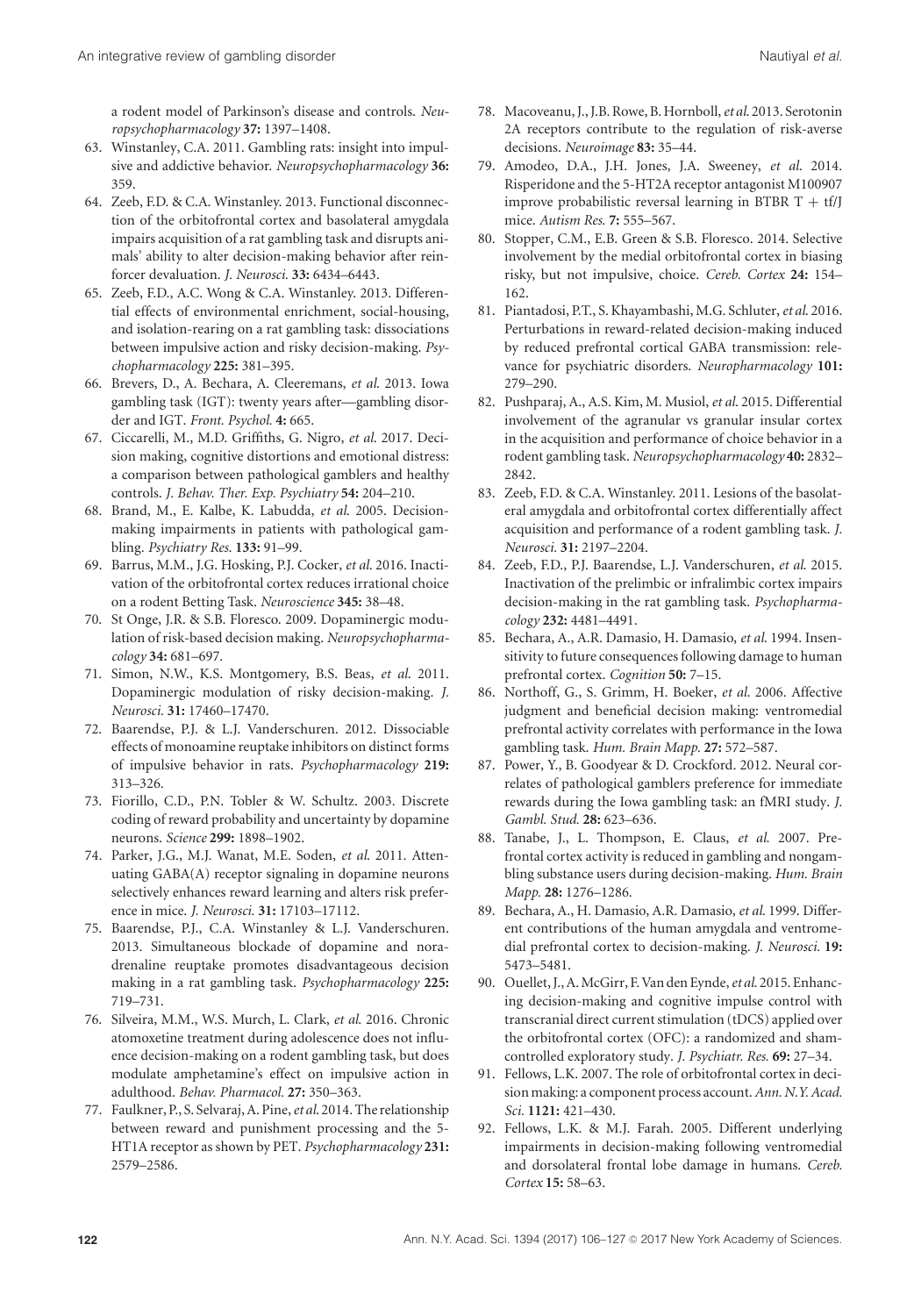- 93. Nautiyal, K.M., M.M. Wall, S. Wang, *et al*. 2017. Genetic and modeling approaches reveal distinct components of impulsive behavior. *Neuropsychopharmacology* **42:** 1182– 1191.
- 94. Broos, N., L. Schmaal, J. Wiskerke, *et al*. 2012. The relationship between impulsive choice and impulsive action: a cross-species translational study. *PLoS One* **7:** e36781.
- 95. Berg, J.M., R.D. Latzman, N.G. Bliwise, *et al*. 2015. Parsing the heterogeneity of impulsivity: a meta-analytic review of the behavioral implications of the UPPS for psychopathology. *Psychol. Assess.* **27:** 1129–1146.
- 96. Winstanley, C.A., J.W. Dalley, D.E. Theobald, *et al*. 2004. Fractionating impulsivity: contrasting effects of central 5- HT depletion on different measures of impulsive behavior. *Neuropsychopharmacology* **29:** 1331–1343.
- 97. Brevers, D., A. Cleeremans, F. Verbruggen, *et al*. 2012. Impulsive action but not impulsive choice determines problem gambling severity. *PLoS One* **7:** e50647.
- 98. Hodgins, D.C. & A. Holub. 2015. Components of impulsivity in gambling disorder. *Int. J. Ment. Health Addict.* **13:** 699–711.
- 99. Dannon, P.N., N. Shoenfeld, O. Rosenberg, *et al*. 2010. Pathological gambling: an impulse control disorder? Measurement of impulsivity using neurocognitive tests. *Isr. Med. Assoc. J.* **12:** 243–248.
- 100. Kertzman, S., K. Lowengrub, A. Aizer, *et al*. 2008. Go-nogo performance in pathological gamblers. *Psychiatry Res*. **161:** 1–10.
- 101. Albein-Urios, N., J.M. Martinez-Gonzalez, O. Lozano,*et al*. 2012. Comparison of impulsivity and working memory in cocaine addiction and pathological gambling: implications for cocaine-induced neurotoxicity. *Drug Alcohol Depend*. **126:** 1–6.
- 102. Roca, M., T. Torralva, P. Lopez, *et al*. 2008. Executive functions in pathologic gamblers selected in an ecologic setting. *Cogn. Behav. Neurol.* **21:** 1–4.
- 103. Rodriguez-Jimenez, R., C. Avila, M.A. Jimenez-Arriero, *et al*. 2006. Impulsivity and sustained attention in pathological gamblers: influence of childhood ADHD history. *J. Gambl. Stud.* **22:** 451–461.
- 104. Bari, A. & T.W. Robbins. 2013. Inhibition and impulsivity: behavioral and neural basis of response control. *Prog. Neurobiol.* **108:** 44–79.
- 105. Simon, N.W., B.S. Beas, K.S. Montgomery, *et al*. 2013. Prefrontal cortical–striatal dopamine receptor mRNA expression predicts distinct forms of impulsivity. *Eur. J. Neurosci.* **37:** 1779–1788.
- 106. Fletcher, P.J., Z. Rizos, K. Noble, *et al*. 2011. Impulsive action induced by amphetamine, cocaine and MK801 is reduced by 5-HT(2C) receptor stimulation and 5-HT(2A) receptor blockade. *Neuropharmacology* **61:** 468–477.
- 107. Tremblay, M. & C.A. Winstanley. 2016. Anticonvulsant medications attenuate amphetamine-induced deficits in behavioral inhibition but not decision making under risk on a rat gambling task. *Behav. Brain Res.* **314:** 143–151.
- 108. van Enkhuizen, J., M.A. Geyer & J.W. Young. 2013. Differential effects of dopamine transporter inhibitors in the rodent Iowa gambling task: relevance to mania. *Psychopharmacology* **225:** 661–674.
- 109. de Wit, H., J. Crean & J.B. Richards. 2000. Effects of Damphetamine and ethanol on a measure of behavioral inhibition in humans. *Behav. Neurosci.* **114:** 830–837.
- 110. de Wit, H., J.L. Enggasser & J.B. Richards. 2002. Acute administration of p-amphetamine decreases impulsivity in healthy volunteers. *Neuropsychopharmacology* **27:** 813–825.
- 111. Zack, M. & C.X. Poulos. 2004. Amphetamine primes motivation to gamble and gambling-related semantic networks in problem gamblers. *Neuropsychopharmacology* **29:** 195– 207.
- 112. Zack, M., R.E. Featherstone, S. Mathewson, *et al*. 2014. Chronic exposure to a gambling-like schedule of reward predictive stimuli can promote sensitization to amphetamine in rats. *Front. Behav. Neurosci.* **8:** 36.
- 113. Boileau, I., D. Payer, B. Chugani, *et al*. 2014. *In vivo* evidence for greater amphetamine-induced dopamine release in pathological gambling: a positron emission tomography study with [(11)C]-(+)-PHNO. *Mol. Psychiatry* **19:** 1305– 1313.
- 114. Besson, M., Y. Pelloux, R. Dilleen, *et al*. 2013. Cocaine modulation of frontostriatal expression of Zif268, D2, and 5-HT2c receptors in high and low impulsive rats. *Neuropsychopharmacology* **38:** 1963–1973.
- 115. Dalley, J.W., T.D. Fryer, L. Brichard, *et al*. 2007. Nucleus accumbens D2/3 receptors predict trait impulsivity and cocaine reinforcement. *Science* **315:** 1267–1270.
- 116. Zeeb, F.D., A.D. Soko, X. Ji, *et al*. 2016. Low impulsive action, but not impulsive choice, predicts greater conditioned reinforcer salience and augmented nucleus accumbens dopamine release. *Neuropsychopharmacology* **41:** 2091–2100.
- 117. van Gaalen, M.M., R.J. Brueggeman, P.F. Bronius, *et al*. 2006. Behavioral disinhibition requires dopamine receptor activation. *Psychopharmacology* **187:** 73–85.
- 118. Economidou, D., D.E. Theobald, T.W. Robbins, *et al*. 2012. Norepinephrine and dopamine modulate impulsivity on the five-choice serial reaction time task through opponent actions in the shell and core sub-regions of the nucleus accumbens. *Neuropsychopharmacology* **37:** 2057–2066.
- 119. Balodis, I.M., H.Kober, P.D.Worhunsky,*et al*. 2012. Diminished frontostriatal activity during processing of monetary rewards and losses in pathological gambling. *Biol. Psychiatry* **71:** 749–757.
- 120. Miedl, S.F., J. Peters & C. Buchel. 2012. Altered neural reward representations in pathological gamblers revealed by delay and probability discounting. *Arch. Gen. Psychiatry* **69:** 177–186.
- 121. Paterson, N.E., C. Wetzler, A. Hackett, *et al*. 2012. Impulsive action and impulsive choice are mediated by distinct neuropharmacological substrates in rat. *Int. J. Neuropsychopharmacol.* **15:** 1473–1487.
- 122. Chamberlain, S.R., U. Muller, A.D. Blackwell, *et al*. 2006. Neurochemical modulation of response inhibition and probabilistic learning in humans. *Science* **311:** 861–863.
- 123. Kehagia, A.A., C.R. Housden, R. Regenthal, *et al*. 2014. Targeting impulsivity in Parkinson's disease using atomoxetine. *Brain* **137:** 1986–1997.
- 124. McElroy, S.L., A. Guerdjikova, R. Kotwal, *et al*. 2007. Atomoxetine in the treatment of binge-eating disorder: a ran-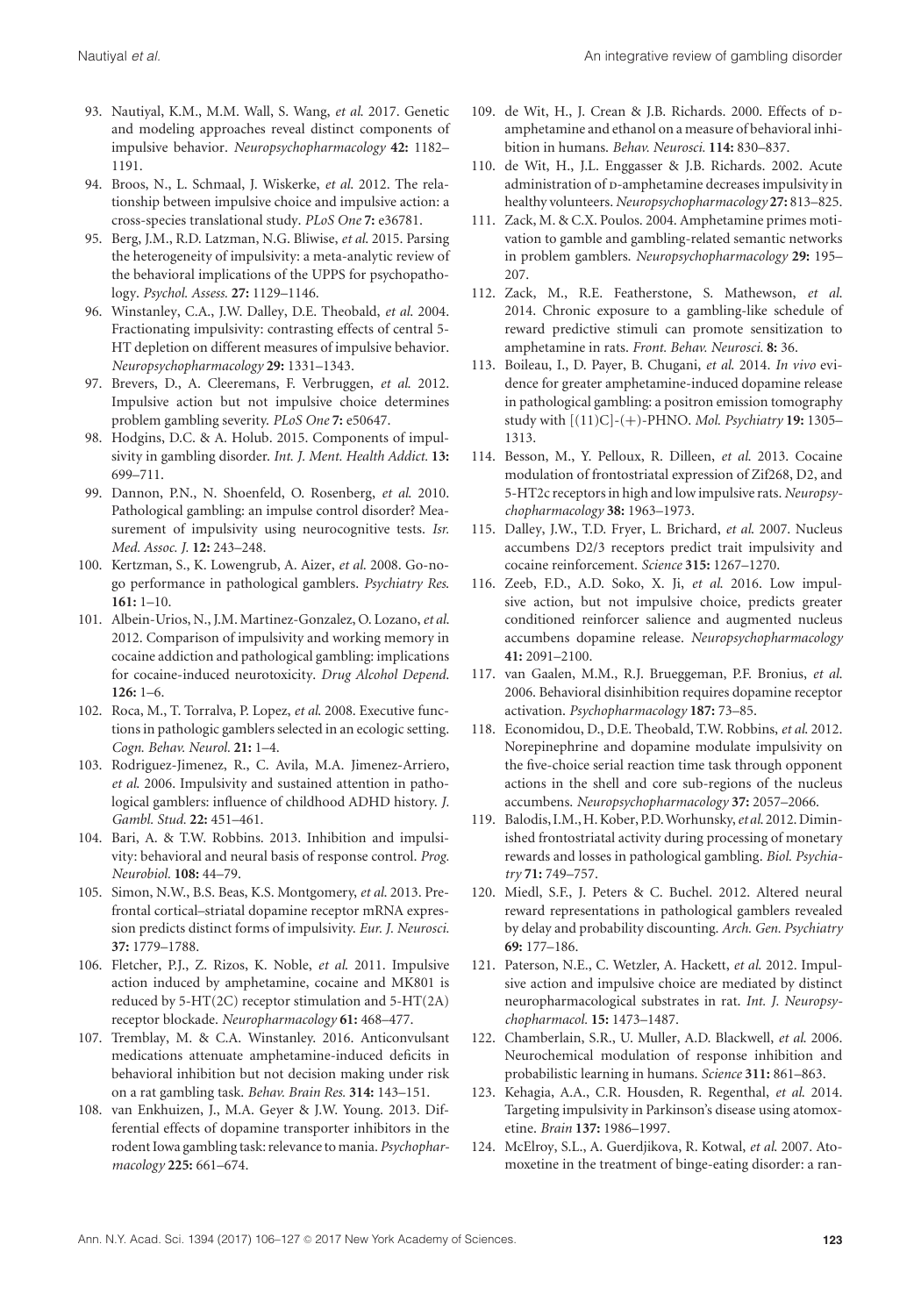domized placebo-controlled trial. *J. Clin. Psychiatry* **68:** 390–398.

- 125. Levin, F.R., J.J. Mariani, A. Secora, *et al*. 2009. Atomoxetine treatment for cocaine abuse and adult attention-deficit hyperactivity disorder (ADHD): a preliminary open trial. *J. Dual Diagn.* **5:** 41–56.
- 126. Raby, W.N., E.A. Rubin, F. Garawi, *et al*. 2014. A randomized, double-blind, placebo-controlled trial of venlafaxine for the treatment of depressed cocaine-dependent patients. *Am. J. Addict*. **23:** 68–75.
- 127. Tirado, C.F., M. Goldman, K. Lynch, *et al*. 2008. Atomoxetine for treatment of marijuana dependence: a report on the efficacy and high incidence of gastrointestinal adverse events in a pilot study. *Drug Alcohol Depend*. **94:** 254– 257.
- 128. Isherwood, S.N., A. Pekcec, J.R. Nicholson,*et al*. 2015. Dissociable effects of mGluR5 allosteric modulation on distinct forms of impulsivity in rats: interaction with NMDA receptor antagonism. *Psychopharmacology* **232:** 3327–3344.
- 129. Winstanley, C.A., J.W. Dalley, D.E.H. Theobald,*et al*. 2004. Fractionating impulsivity: contrasting effects of central 5- HT depletion on different measures of impulsive behavior. *Neuropsychopharmacology* **29:** 1331–1343.
- 130. Harrison, A.A., B.J. Everitt & T.W. Robbins. 1997. Central 5-HT depletion enhances impulsive responding without affecting the accuracy of attentional performance: interactions with dopaminergic mechanisms. *Psychopharmacology* **133:** 329–342.
- 131. Miyazaki, K.W., K. Miyazaki & K. Doya. 2012. Activation of dorsal raphe serotonin neurons is necessary for waiting for delayed rewards. *J. Neurosci.* **32:** 10451–10457.
- 132. Miyazaki, K.W., K. Miyazaki, K.F. Tanaka, *et al*. 2014. Optogenetic activation of dorsal raphe serotonin neurons enhances patience for future rewards. *Curr. Biol.* **24:** 2033– 2040.
- 133. Drueke, B., M. Boecker, S. Schlaegel,*et al*. 2010. Serotonergic modulation of response inhibition and re-engagement? Results of a study in healthy human volunteers. *Hum. Psychopharmacol.* **25:** 472–480.
- 134. Nandam, L.S., R. Hester, J. Wagner, *et al*. 2011. Methylphenidate but not atomoxetine or citalopram modulates inhibitory control and response time variability. *Biol. Psychiatry* **69:** 902–904.
- 135. Ye, Z., E. Altena, C. Nombela, *et al*. 2014. Selective serotonin reuptake inhibition modulates response inhibition in Parkinson's disease. *Brain* **137:** 1145–1155.
- 136. Clark, M.S. & J.F. Neumaier. 2001. The 5-HT1B receptor: behavioral implications. *Psychopharmacol. Bull.* **35:** 170– 185.
- 137. Nautiyal, K.M., K.F. Tanaka, M.M. Barr, *et al*. 2015. Distinct circuits underlie the effects of 5-HT1B receptors on aggression and impulsivity. *Neuron* **86:** 813–826.
- 138. Pattij, T., L.M. Broersen, J. van der Linde, *et al*. 2003. Operant learning and differential-reinforcement-of-lowrate 36-s responding in 5-HT1A and 5-HT1B receptor knockout mice. *Behav. Brain Res.* **141:** 137–145.
- 139. Potenza, M.N., E. Walderhaug, S. Henry, *et al*. 2013. Serotonin 1B receptor imaging in pathological gambling. *World J. Biol. Psychiatry* **14:** 139–145.
- 140. Winstanley, C.A., D.E. Theobald, J.W. Dalley, *et al*. 2004. 5-HT2A and 5-HT2C receptor antagonists have opposing effects on a measure of impulsivity: interactions with global 5-HT depletion. *Psychopharmacology* **176:** 376– 385.
- 141. Fletcher, P.J., A.D. Soko & G.A. Higgins. 2013. Impulsive action in the 5-choice serial reaction time test in  $5-HT(2)c$ receptor null mutant mice. *Psychopharmacology* **226:** 561– 570.
- 142. Humby, T., J.B. Eddy, M.A. Good,*et al*. 2013. A novel translational assay of response inhibition and impulsivity: effects of prefrontal cortex lesions, drugs used in ADHD, and serotonin 2C receptor antagonism. *Neuropsychopharmacology* **38:** 2150–2159.
- 143. Fletcher, P.J., M. Tampakeras, J. Sinyard,*et al*. 2007. Opposing effects of 5-HT(2A) and 5-HT(2C) receptor antagonists in the rat and mouse on premature responding in the fivechoice serial reaction time test. *Psychopharmacology* **195:** 223–234.
- 144. Higgins, G.A., M. Enderlin, M. Haman, *et al*. 2003. The 5-HT2A receptor antagonist M100,907 attenuates motor and 'impulsive-type' behaviours produced by NMDA receptor antagonism. *Psychopharmacology* **170:** 309– 319.
- 145. Lobo, D.S., L. Aleksandrova, J. Knight, *et al*. 2015. Addiction-related genes in gambling disorders: new insights from parallel human and pre-clinical models. *Mol. Psychiatry* **20:** 1002–1010.
- 146. Fink, L.H., N.C. Anastasio, R.G. Fox,*et al*. 2015. Individual differences in impulsive action reflect variation in the cortical serotonin 5-HT2A receptor system. *Neuropsychopharmacology* **40:** 1957–1968.
- 147. Bevilacqua, L., S. Doly, J. Kaprio,*et al*. 2010. A populationspecific HTR2B stop codon predisposes to severe impulsivity. *Nature* **468:** 1061–1066.
- 148. Eubig, P.A., T.E. Noe, S.B. Floresco, *et al*. 2014. Sex differences in response to amphetamine in adult Long–Evans rats performing a delay-discounting task. *Pharmacol. Biochem. Behav.* **118:** 1–9.
- 149. Huskinson, S.L., C.A. Krebs & K.G. Anderson. 2012. Strain differences in delay discounting between Lewis and Fischer 344 rats at baseline and following acute and chronic administration of **D-amphetamine**. *Pharmacol. Biochem. Behav.* **101:** 403–416.
- 150. Krebs, C.A. & K.G. Anderson. 2012. Preference reversals and effects of p-amphetamine on delay discounting in rats. *Behav. Pharmacol.* **23:** 228–240.
- 151. Tanno, T., D.R. Maguire, C. Henson, *et al*. 2014. Effects of amphetamine and methylphenidate on delay discounting in rats: interactions with order of delay presentation. *Psychopharmacology* **231:** 85–95.
- 152. Cardinal, R.N., D.R. Pennicott, C.L. Sugathapala, *et al*. 2001. Impulsive choice induced in rats by lesions of the nucleus accumbens core. *Science* **292:** 2499–2501.
- 153. Koffarnus, M.N., A.H. Newman, P. Grundt, *et al*. 2011. Effects of selective dopaminergic compounds on a delaydiscounting task. *Behav. Pharmacol.* **22:** 300–311.
- 154. Tedford, S.E., A.L. Persons & T.C. Napier. 2015. Dopaminergic lesions of the dorsolateral striatum in rats increase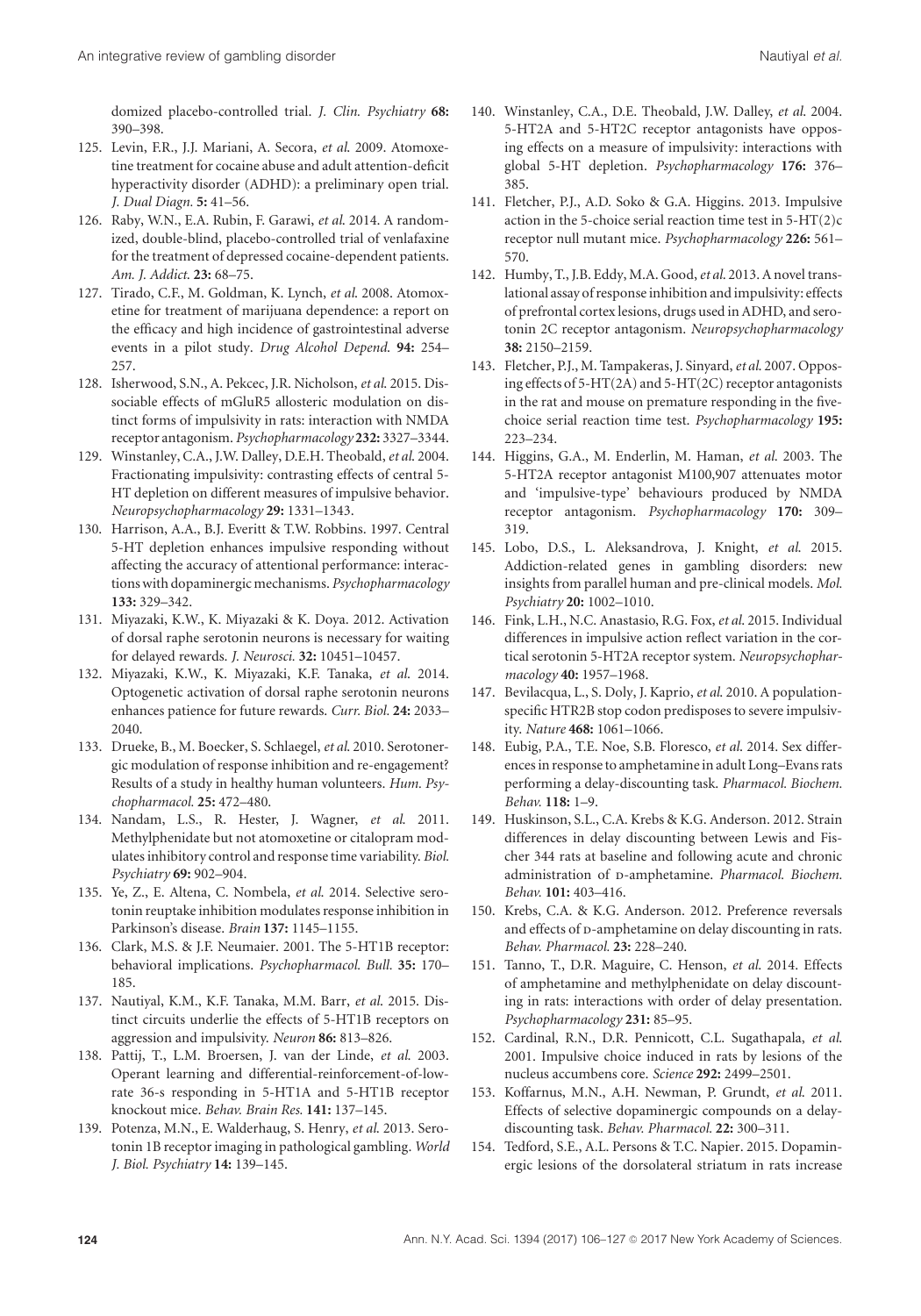delay discounting in an impulsive choice task. *PLoS One* **10:** e0122063.

- 155. Volkow, N.D. & R.D. Baler. 2015. NOW vs LATER brain circuits: implications for obesity and addiction. *Trends Neurosci*. **38:** 345–352.
- 156. Schweighofer, N., M. Bertin, K. Shishida, *et al*. 2008. Lowserotonin levels increase delayed reward discounting in humans. *J. Neurosci.* **28:** 4528–4532.
- 157. Winstanley, C.A., J.W. Dalley, D.E.H. Theobald, *et al*. 2003. Global 5-HT depletion attenuates the ability of amphetamine to decrease impulsive choice on a delaydiscounting task in rats. *Psychopharmacology* **170:** 320–331.
- 158. Winstanley, C.A., D.E.H. Theobald, J.W. Dalley,*et al*. 2005. Interactions between serotonin and dopamine in the control of impulsive choice in rats: therapeutic implications for impulse control disorders. *Neuropsychopharmacology* **30:** 669–682.
- 159. Smethells, J.R., N.L. Swalve, L.E. Eberly, *et al*. 2016. Sex differences in the reduction of impulsive choice (delay discounting) for cocaine in rats with atomoxetine and progesterone. *Psychopharmacology* **233:** 2999–3008.
- 160. Sun, H., P.J. Cocker, F.D. Zeeb, *et al*. 2012. Chronic atomoxetine treatment during adolescence decreases impulsive choice, but not impulsive action, in adult rats and alters markers of synaptic plasticity in the orbitofrontal cortex. *Psychopharmacology* **219:** 285–301.
- 161. Zack, M. & C.X. Poulos. 2009. Effects of the atypical stimulant modafinil on a brief gambling episode in pathological gamblers with high vs. low impulsivity. *J. Psychopharmacol.* **23:** 660–671.
- 162. Leeman, R.F. & M.N. Potenza. 2012. Similarities and differences between pathological gambling and substance use disorders: a focus on impulsivity and compulsivity. *Psychopharmacology* **219:** 469–490.
- 163. Vanes, L.D., R.J. van Holst, J.M. Jansen, *et al*. 2014. Contingency learning in alcohol dependence and pathological gambling: learning and unlearning reward contingencies. *Alcohol Clin. Exp. Res.* **38:** 1602–1610.
- 164. de Ruiter, M.B., D.J. Veltman, A.E. Goudriaan, *et al*. 2009. Response perseveration and ventral prefrontal sensitivity to reward and punishment in male problem gamblers and smokers. *Neuropsychopharmacology* **34:** 1027–1038.
- 165. Marazziti, D., M. Catena Dell'osso, C. Conversano, *et al*. 2008. Executive function abnormalities in pathological gamblers. *Clin. Pract. Epidemiol. Ment. Health* **4:** 7.
- 166. Lagemann, T., J. Rentzsch, C. Montag, *et al*. 2012. Early orbitofrontal hyperactivation in obsessive–compulsive disorder. *Psychiatry Res*. **202:** 257–263.
- 167. Rotge, J.Y., D. Guehl, B. Dilharreguy, *et al*. 2009. Metaanalysis of brain volume changes in obsessive–compulsive disorder. *Biol. Psychiatry* **65:** 75–83.
- 168. Zhu, Y., Q. Fan, H. Zhang, *et al*. 2016. Altered intrinsic insular activity predicts symptom severity in unmedicated obsessive–compulsive disorder patients: a resting state functional magnetic resonance imaging study. *BMC Psychiatry* **16:** 104.
- 169. Ahmari, S.E., T. Spellman, N.L. Douglass, *et al*. 2013. Repeated cortico-striatal stimulation generates persistent OCD-like behavior. *Science* **340:** 1234–1239.
- 170. Burguiere, E., P. Monteiro, G. Feng, *et al*. 2013. Optogenetic stimulation of lateral orbitofronto-striatal pathway suppresses compulsive behaviors. *Science* **340:** 1243– 1246.
- 171. Radke, A.K., N.J. Jury, A. Kocharian, *et al*. 2015. Chronic EtOH effects on putative measures of compulsive behavior in mice. *Addict. Biol.* **22:** 423–434.
- 172. Johnson, P.M. & P.J. Kenny. 2010. Dopamine D2 receptors in addiction-like reward dysfunction and compulsive eating in obese rats. *Nat. Neurosci.* **13:** 635–641.
- 173. Ladouceur, R., C. Sylvain, C. Boutin, *et al*. 2001. Cognitive treatment of pathological gambling. *J. Nerv. Ment. Dis.* **189:** 774–780.
- 174. Brevers, D., Q. He, G. Xue, *et al*. 2017. Neural correlates of the impact of prior outcomes on subsequent monetary decision-making in frequent poker players. *Biol. Psychol.* **124:** 30–38.
- 175. Joukhador, J., F.Maccallum & A. Blaszczynski. 2003. Differences in cognitive distortions between problem and social gamblers. *Psychol. Rep.* **92:** 1203–1214.
- 176. Campbell-Meiklejohn, D.K., M.W. Woolrich, R.E. Passingham, *et al*. 2008. Knowing when to stop: the brain mechanisms of chasing losses. *Biol. Psychiatry* **63:** 293–300.
- 177. Rogers, R.D., A. Wong, C. McKinnon, *et al*. 2013. Systemic administration of 8-OH-DPAT and eticlopride, but not SCH23390, alters loss-chasing behavior in the rat. *Neuropsychopharmacology* **38:** 1094–1104.
- 178. Griffiths, M. 1991. Psychobiology of the near-miss in fruit machine gambling. *J. Psychol.* **125:** 347–357.
- 179. Clark, L., A.J. Lawrence, F. Astley-Jones, *et al*. 2009. Gambling near-misses enhance motivation to gamble and recruit win-related brain circuitry. *Neuron* **61:** 481–490.
- 180. Chase, H.W. & L. Clark. 2010. Gambling severity predicts midbrain response to near-miss outcomes. *J. Neurosci.* **30:** 6180–6187.
- 181. Barrus, M.M. & C.A. Winstanley. 2016. Dopamine D3 receptors modulate the ability of win-paired cues to increase risky choice in a rat gambling task. *J. Neurosci.* **36:** 785–794.
- 182. Winstanley, C.A., P.J. Cocker & R.D. Rogers. 2011. Dopamine modulates reward expectancy during performance of a slot machine task in rats: evidence for a 'nearmiss' effect. *Neuropsychopharmacology* **36:** 913–925.
- 183. Cocker, P.J., B. Le Foll, R.D. Rogers, *et al*. 2014. A selective role for dopamine D4 receptors in modulating reward expectancy in a rodent slot machine task. *Biol. Psychiatry* **75:** 817–824.
- 184. Cocker, P.J., J.G. Hosking, W.S. Murch, *et al*. 2016. Activation of dopamine D4 receptors within the anterior cingulate cortex enhances the erroneous expectation of reward on a rat slot machine task. *Neuropharmacology* **105:** 186–195.
- 185. Worhunsky, P.D., R.T. Malison, R.D. Rogers, *et al*. 2014. Altered neural correlates of reward and loss processing during simulated slot-machine fMRI in pathological gambling and cocaine dependence. *Drug Alcohol Depend*. **145:** 77–86.
- 186. Sescousse, G., L.K. Janssen, M.M. Hashemi, *et al*. 2016. Amplified striatal responses to near-miss outcomes in pathological gamblers. *Neuropsychopharmacology* **41:** 2614–2623.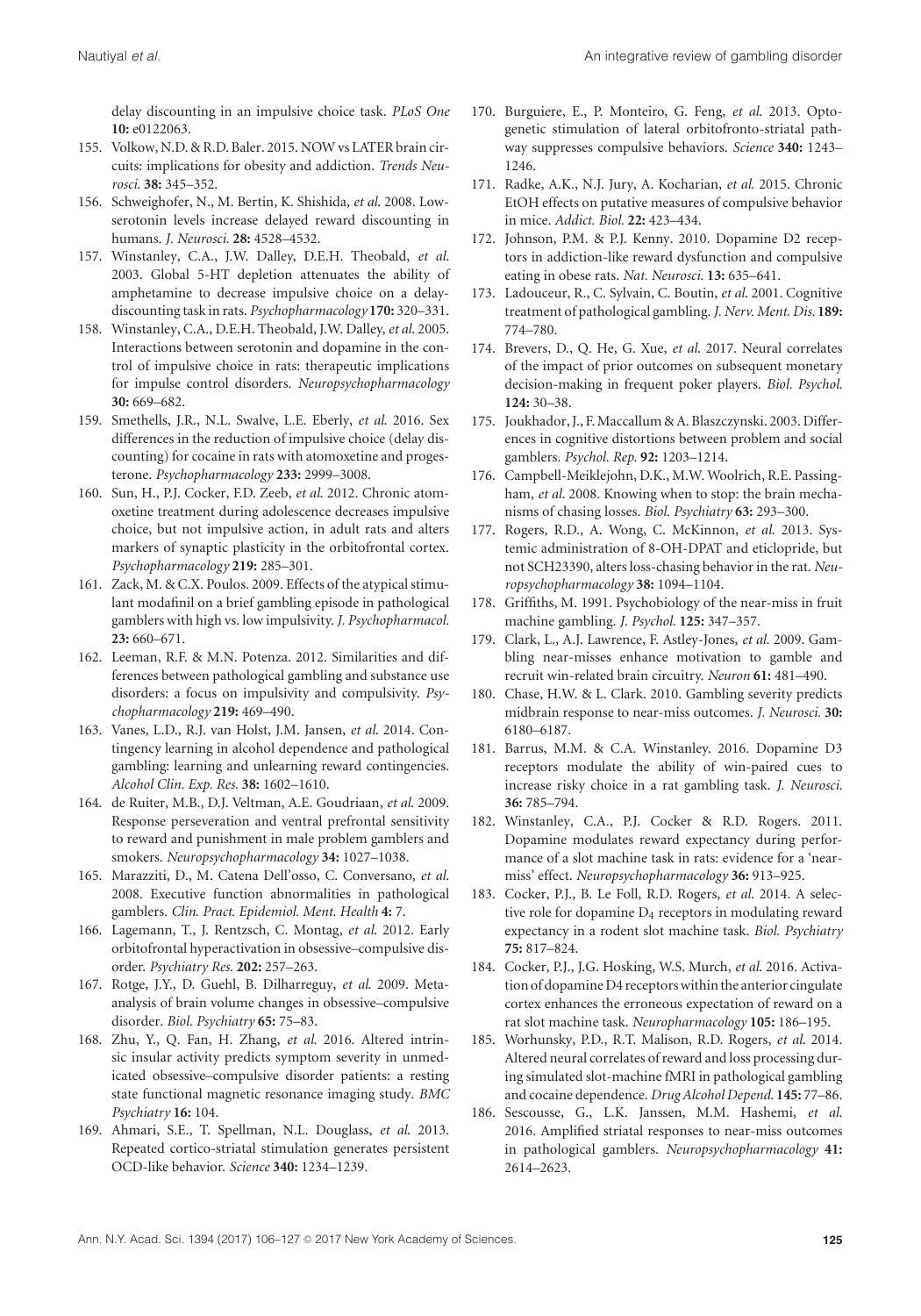- 187. Cocker, P.J., M.Y. Lin, M.M. Barrus, *et al*. 2016. The agranular and granular insula differentially contribute to gambling-like behavior on a rat slot machine task: effects of inactivation and local infusion of a dopamine D4 agonist on reward expectancy. *Psychopharmacology* **233:** 3135– 3147.
- 188. Clark, L., B. Studer, J. Bruss, *et al*. 2014. Damage to insula abolishes cognitive distortions during simulated gambling. *Proc. Natl. Acad. Sci. U.S.A.* **111:** 6098–6103.
- 189. Martins, S.S., M.M. Wall, R. Eisenberg, *et al*. 2015. Trajectories of sensation seeking among Puerto Rican children and youth. *J. Am. Acad. Child. Adolesc. Psychiatry* **54:** 1042– 1050.
- 190. Nower, L., J.L. Derevensky & R. Gupta. 2004. The relationship of impulsivity, sensation seeking, coping, and substance use in youth gamblers. *Psychol. Addict. Behav.* **18:** 49–55.
- 191. Cuenya, L., M. Sabariego, R. Donaire, *et al*. 2016. Exploration of a novel object in late adolescence predicts novelty-seeking behaviorin adulthood: associations among behavioral responses in four novelty-seeking tests. *Behav. Processes* **125:** 34–42.
- 192. Blatter, K. & W. Schultz. 2006. Rewarding properties of visual stimuli. *Exp. Brain Res.* **168:** 541–546.
- 193. Olsen, C.M., D.S. Childs, G.D. Stanwood, *et al*. 2010. Operant sensation seeking requires metabotropic glutamate receptor 5 (mGluR5). *PLoS One* **5:** e15085.
- 194. Olsen, C.M. & D.G. Winder. 2009. Operant sensation seeking engages similar neural substrates to operant drug seeking in C57 mice. *Neuropsychopharmacology* **34:** 1685–1694.
- 195. Cain, M.E., T.A. Green & M.T. Bardo. 2006. Environmental enrichment decreases responding for visual novelty. *Behav. Processes* **73:** 360–366.
- 196. Parkitna, J.R., M. Sikora, S. Golda, *et al*. 2013. Noveltyseeking behaviors and the escalation of alcohol drinking after abstinence in mice are controlled by metabotropic glutamate receptor 5 on neurons expressing dopamine d1 receptors. *Biol. Psychiatry* **73:** 263–270.
- 197. Gjedde, A., Y. Kumakura, P. Cumming,*et al*. 2010. Inverted-U-shaped correlation between dopamine receptor availability in striatum and sensation seeking. *Proc. Natl. Acad. Sci. U.S.A.* **107:** 3870–3875.
- 198. Norbury, A. & M. Husain. 2015. Sensation-seeking: dopaminergic modulation and risk for psychopathology. *Behav. Brain Res.* **288:** 79–93.
- 199. Norbury, A., Z. Kurth-Nelson, J.S. Winston, *et al*. 2015. Dopamine regulates approach-avoidance in human sensation-seeking. *Int. J. Neuropsychopharmacol.* **18**: pyv041.
- 200. Tremblay, A.M., R.C. Desmond, C.X. Poulos, *et al*. 2011. Haloperidol modifies instrumental aspects of slot machine gambling in pathological gamblers and healthy controls. *Addict. Biol.* **16:** 467–484.
- 201. Goudriaan, A.E., J. Oosterlaan, E. de Beurs, *et al*. 2004. Pathological gambling: a comprehensive review of biobehavioral findings. *Neurosci. Biobehav. Rev.* **28:** 123–141.
- 202. Wallis, J.D. 2011. Cross-species studies of orbitofrontal cortex and value-based decision-making. *Nat. Neurosci.* **15:** 13–19.
- 203. Valentin, V.V., A. Dickinson & J.P. O'Doherty. 2007. Determining the neural substrates of goal-directed learning in the human brain. *J. Neurosci.* **27:** 4019–4026.
- 204. Bradfield, L.A., A. Dezfouli, M. van Holstein, *et al*. 2015. Medial orbitofrontal cortex mediates outcome retrieval in partially observable task situations. *Neuron* **88:** 1268–1280.
- 205. Gourley, S.L., K.S. Zimmermann, A.G. Allen, *et al*. 2016. The medial orbitofrontal cortex regulates sensitivity to outcome value. *J. Neurosci.* **36:** 4600–4613.
- 206. van Enkhuizen, J., B.L. Henry, A. Minassian, *et al*. 2014. Reduced dopamine transporter functioning induces highreward risk-preference consistent with bipolar disorder. *Neuropsychopharmacology* **39:** 3112–3122.
- 207. Ward, R.D., E.H. Simpson, V.L. Richards,*et al*. 2012. Dissociation of hedonic reaction to reward and incentive motivation in an animal model of the negative symptoms of schizophrenia. *Neuropsychopharmacology* **37:** 1699–1707.
- 208. Walters, G.D. 2001. Behavior genetic research on gambling and problem gambling: a preliminary meta-analysis of available data. *J. Gambl. Stud.* **17:** 255–271.
- 209. Eisen, S.A.,W.S. Slutske,M.J. Lyons,*et al*. 2001. The genetics of pathological gambling. *Semin. Clin. Neuropsychiatry* **6:** 195–204.
- 210. Slutske, W.S., J.M. Ellingson, L.S. Richmond-Rakerd, *et al*. 2013. Shared genetic vulnerability for disordered gambling and alcohol use disorder in men and women: evidence from a national community-based Australian Twin Study. *Twin Res. Hum. Genet.* **16:** 525–534.
- 211. Lind, P.A., G. Zhu, G.W. Montgomery,*et al*. 2013. Genomewide association study of a quantitative disordered gambling trait. *Addict. Biol.* **18:** 511–522.
- 212. Comings, D.E., N. Gonzalez, S. Wu, *et al*. 1999. Studies of the 48 bp repeat polymorphism of the DRD4 gene in impulsive, compulsive, addictive behaviors: Tourette syndrome, ADHD, pathological gambling, and substance abuse. *Am. J. Med. Genet.* **88:** 358–368.
- 213. Grant, J.E., E.W. Leppink, S.A. Redden, *et al*. 2015. COMT genotype, gambling activity, and cognition.*J. Psychiatr. Res.* **68:** 371–376.
- 214. Perez de Castro, I., A. Ibanez, J. Saiz-Ruiz, *et al*. 2002. Concurrent positive association between pathological gambling and functional DNA polymorphisms at the MAO-A and the 5-HT transporter genes. *Mol. Psychiatry* **7:** 927–928.
- 215. Wilson, D., D.S. da Silva Lobo, H. Tavares, *et al*. 2013. Family-based association analysis of serotonin genes in pathological gambling disorder: evidence of vulnerability risk in the 5HT-2A receptor gene. *J. Mol. Neurosci.* **49:** 550–553.
- 216. Risbrough, V., B. Ji, R. Hauger, *et al*. 2014. Generation and characterization of humanized mice carrying COMT158 Met/Val alleles. *Neuropsychopharmacology* **39:** 1823–1832.
- 217. Helms, C.M., N.R. Gubner, C.J. Wilhelm, *et al*. 2008. D4 receptor deficiency in mice has limited effects on impulsivity and novelty seeking. *Pharmacol. Biochem. Behav.* **90:** 387–393.
- 218. Petry, N.M., M.D. Litt, R. Kadden, *et al*. 2007. Do coping skills mediate the relationship between cognitive– behavioral therapy and reductions in gambling in pathological gamblers? *Addiction* **102:** 1280–1291.